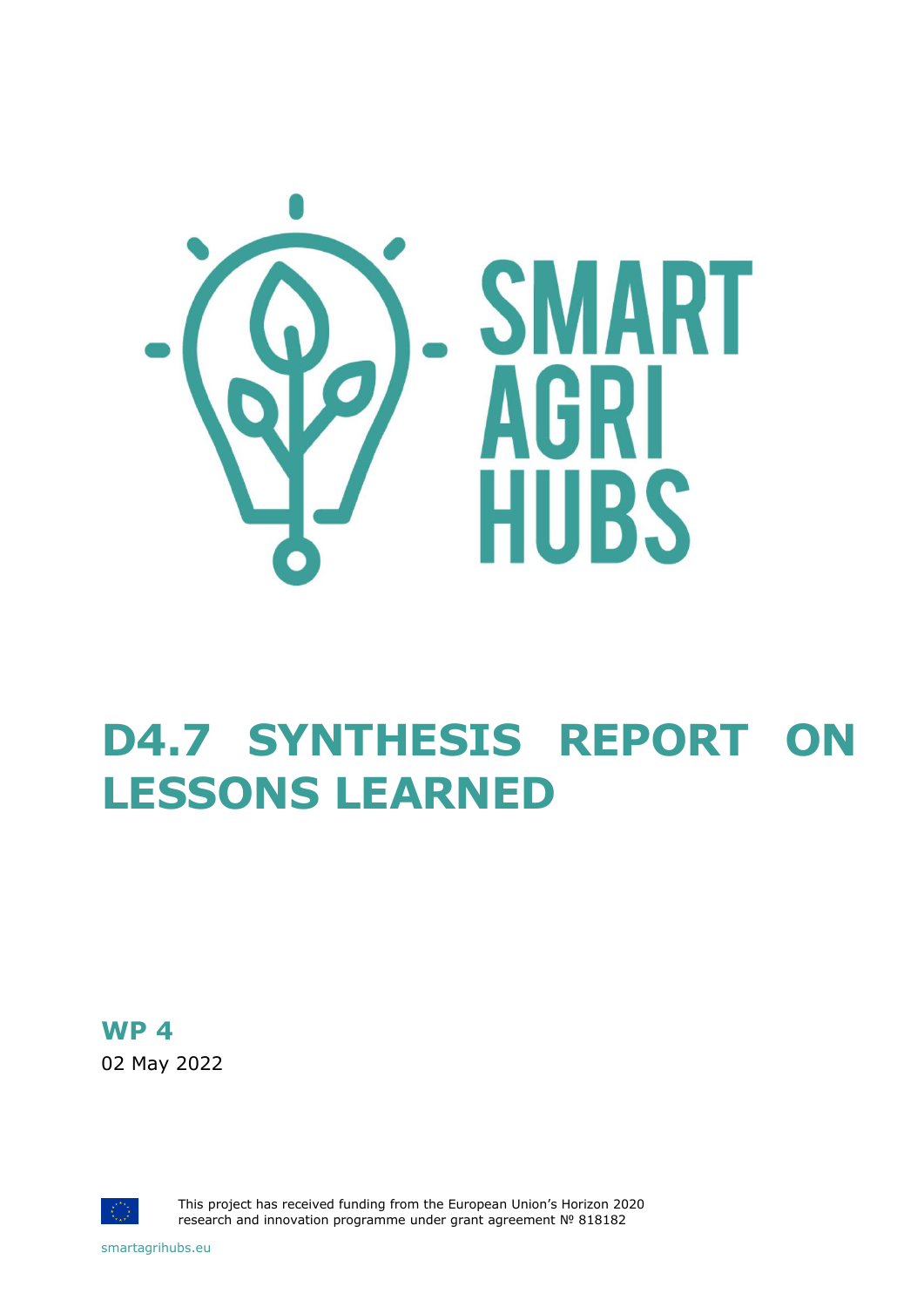

## **DOCUMENT IDENTIFICATION**

| <b>Project</b>                                       | <b>SmartAgriHubs</b>                                                                                                                                                                    |
|------------------------------------------------------|-----------------------------------------------------------------------------------------------------------------------------------------------------------------------------------------|
| <b>Project Full Title</b>                            | Connecting the dots to unleash the innovation potential<br>for digital transformation of the European agri-food sec-<br>tor                                                             |
| <b>Project Number</b>                                | 818182                                                                                                                                                                                  |
| <b>Starting Date</b>                                 | November 1 <sup>st</sup> , 2018                                                                                                                                                         |
| <b>Duration</b>                                      | 4 years                                                                                                                                                                                 |
| H2020 Call ID & Topic                                | DT-RUR-12-2018: ICT Innovation for agriculture - Digital<br>Innovation Hubs for Agriculture                                                                                             |
| Website                                              | smartagrihubs.eu                                                                                                                                                                        |
| <b>File Name</b>                                     | D4.7 SYNTHESIS REPORT ON LESSONS LEARNED                                                                                                                                                |
| <b>Date</b>                                          | 02 May 2022                                                                                                                                                                             |
| <b>Version</b>                                       | $\mathbf{1}$                                                                                                                                                                            |
| <b>Status</b>                                        | Final                                                                                                                                                                                   |
| <b>Dissemination level</b>                           | Public                                                                                                                                                                                  |
| Author(s)                                            | Kristina Karanikolova (TNO), Caroline van der Weerdt<br>(TNO), Frank Berkers (TNO), Stavros Tsitouras, Ahmad<br>Issa, Rebekka Tegtmeier, Agustín Serrano;<br><b>Review: Peter Paree</b> |
| Contact details of the coordi- George Beers<br>nator | george.beers@wur.nl                                                                                                                                                                     |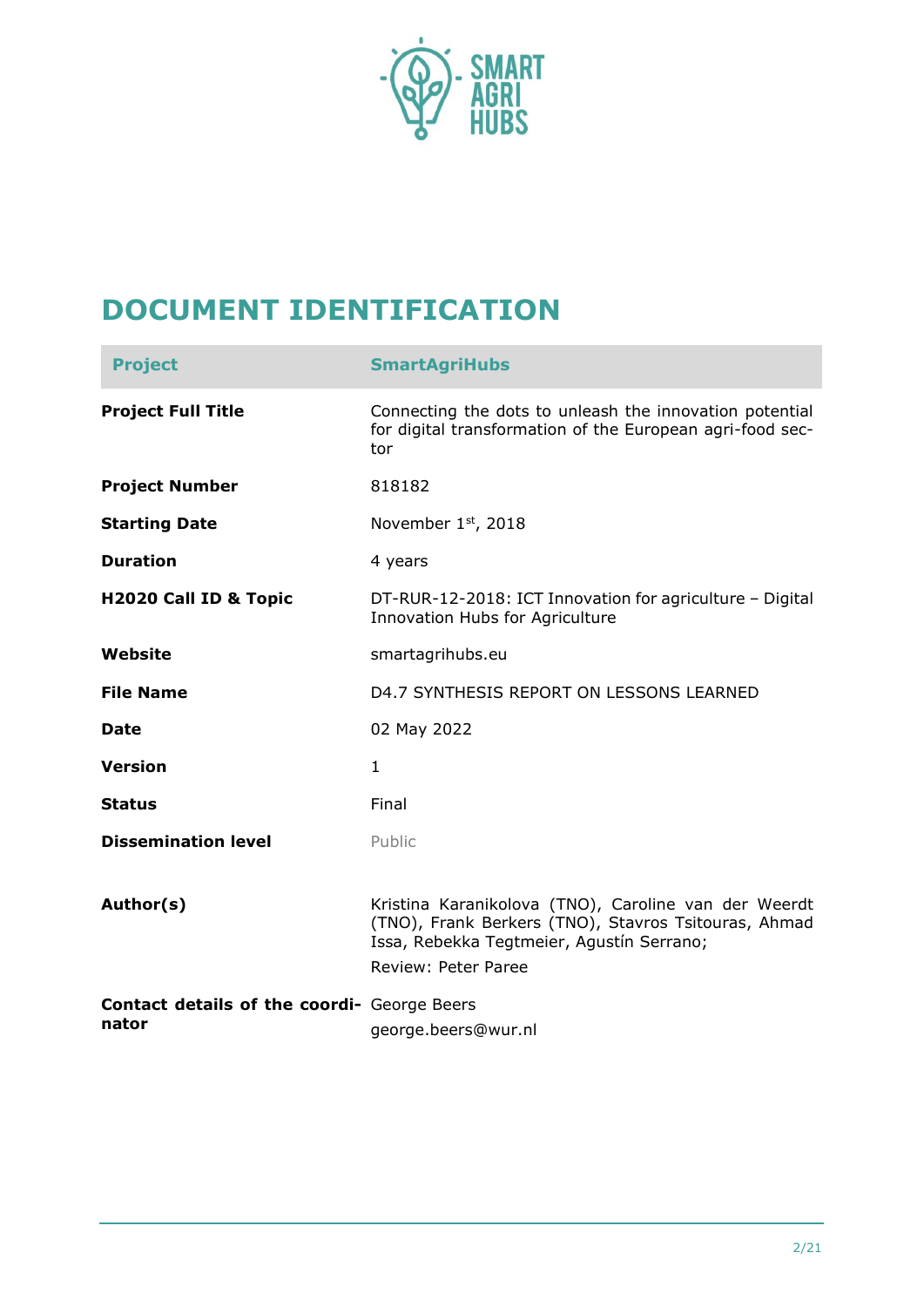## **LIST OF ABBREVIATIONS**

| <b>Abbreviation</b> | <b>Explanation</b>                        |
|---------------------|-------------------------------------------|
| <b>CC</b>           | Competence Centre                         |
| D                   | Deliverable                               |
| <b>DIH</b>          | Digital Innovation Hub                    |
| <b>FIE</b>          | Flagship Innovation Experiment            |
| <b>IPR</b>          | <b>Intellectual Property Right</b>        |
| IE                  | <b>Innovation Experiment</b>              |
| <b>ISSM</b>         | <b>Innovation Services Maturity Model</b> |
| <b>RC</b>           | Regional Cluster                          |
| <b>RDI</b>          | Research, development and innovation      |
| <b>RTO</b>          | Research and Technology Organisation      |
| <b>SAH</b>          | SmartAgriHubs                             |
| <b>SME</b>          | Small and Medium Enterprise               |
| <b>TRL</b>          | Technology Readiness Level                |
| <b>WP</b>           | Work Package                              |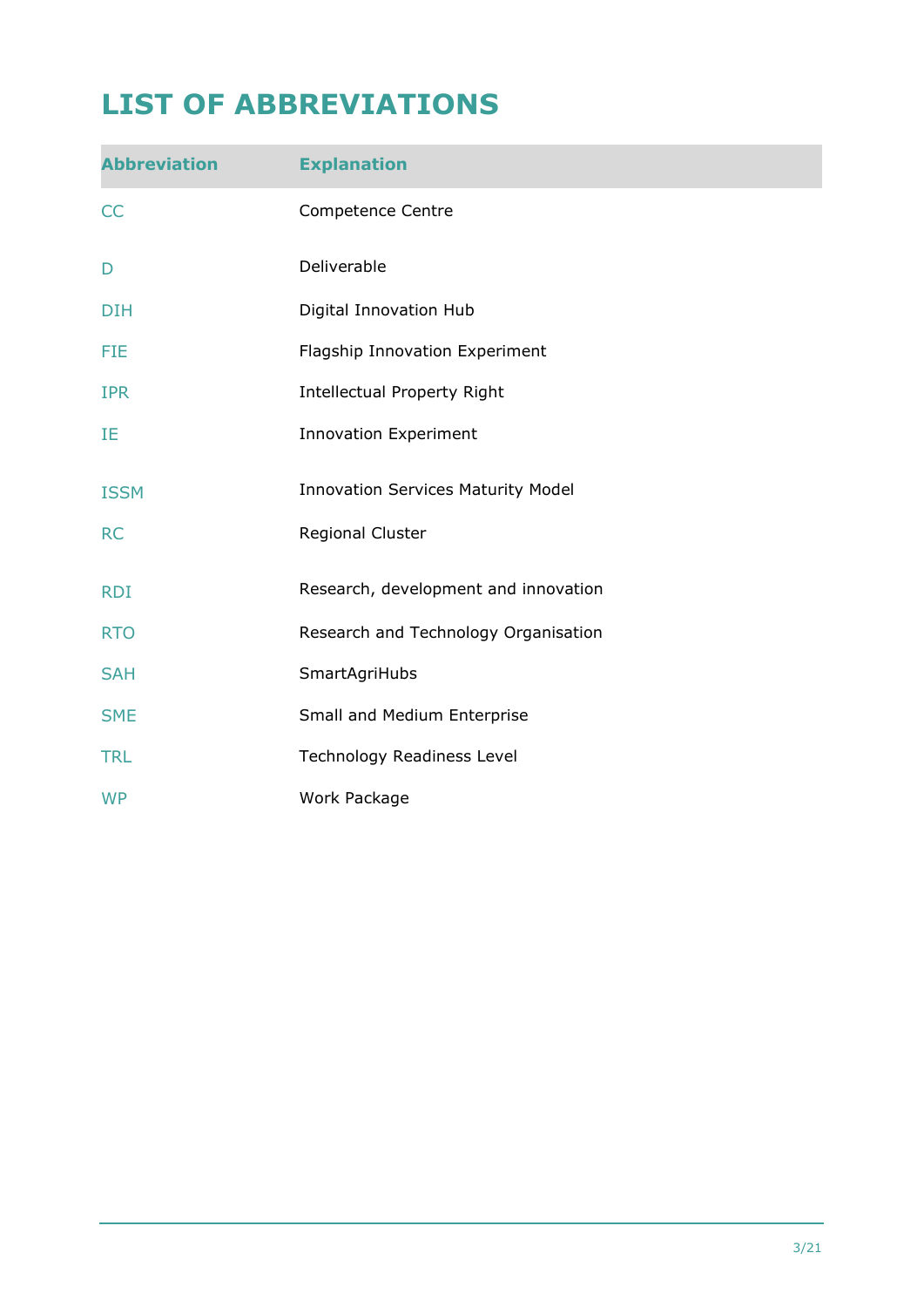## **LIST OF FIGURES**

| Figure 1: Capacity Building intervention logic for DIHs (adapted from SmartAgriHubs<br>Deliverable 4.5, 2022)                                           | 10 |
|---------------------------------------------------------------------------------------------------------------------------------------------------------|----|
| Figure 2 Innovation services quadrant according to importance and gap (source D4.1)<br>Needs Assessment, 2019)                                          | 11 |
| Figure 3: Digital Innovation Hub illustration with connections to different stakeholders<br>(source of image: SmartAgriHubs website, accessed May 2022) | 17 |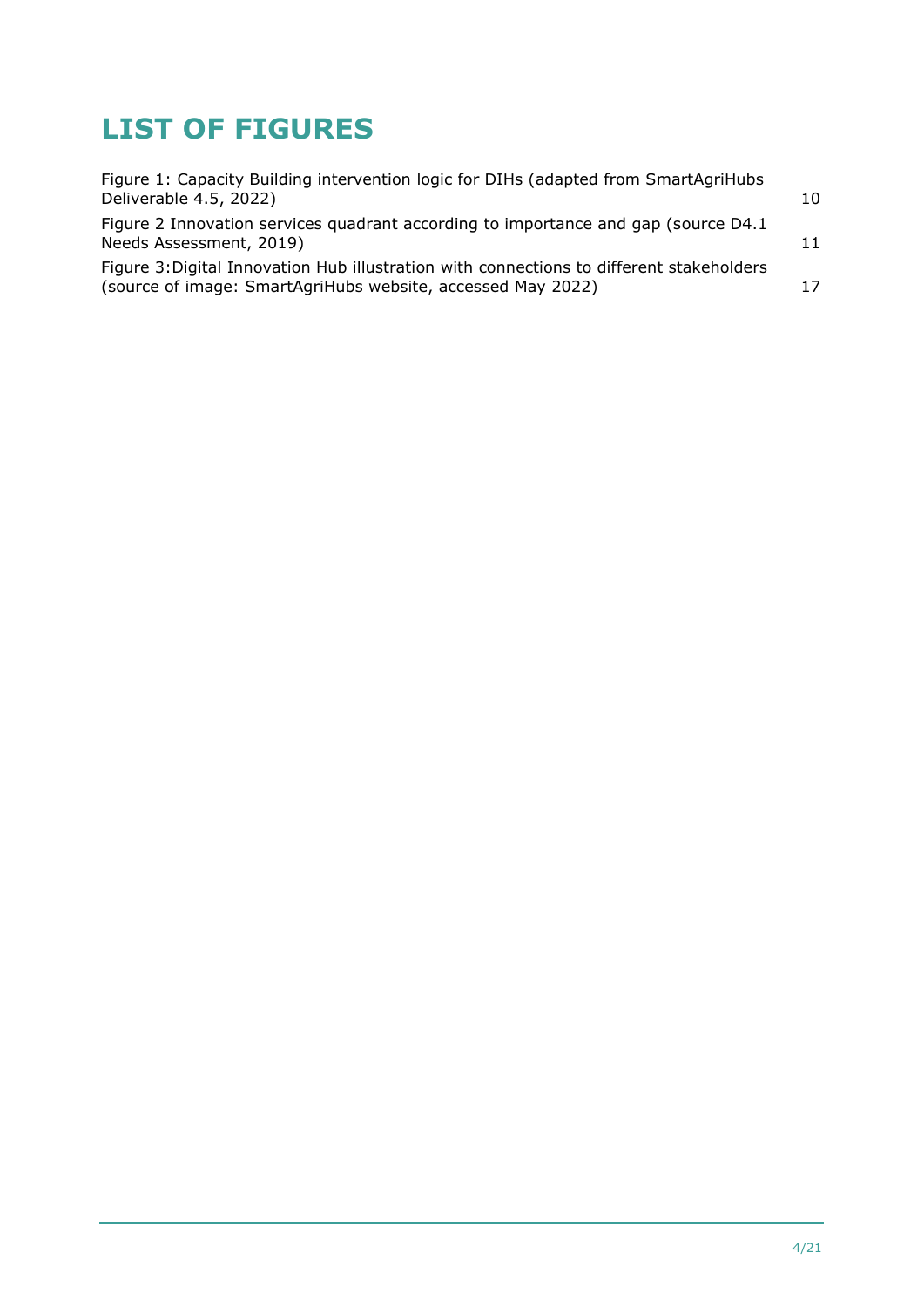## **TABLE OF CONTENTS**

|                          | <b>PROJECT SUMMARY</b>                                                                                                         |                           |
|--------------------------|--------------------------------------------------------------------------------------------------------------------------------|---------------------------|
| <b>EXECUTIVE SUMMARY</b> |                                                                                                                                |                           |
| 1.                       | <b>INTRODUCTION</b><br>1.1. SETTING THE SCENE AND SMARTAGIHUB'S ROLE<br>1.2. OBJECTIVES OF THE DELIVERABLE<br>1.3. METHODOLOGY | 8<br>8<br>8<br>9          |
|                          | 2. THE CAPACITY BUILDING ACTIVITIES<br>2.1. OVERVIEW AND INTERVENTION LOGIC<br>2.2. RESULTS OF THE ACTIVITIES                  | 9<br>9<br>10 <sup>1</sup> |
|                          | <b>3. OBSERVATIONS AND LESSONS LEARNT</b><br>3.1. DIHS AND CAPACITY BUILDING<br>3.2. PROJECT AND PROCESS RELATED OBSERVATIONS  | 13<br>13<br>17            |
|                          | <b>4. CONCLUSION</b>                                                                                                           | 19                        |
| <b>REFERENCES</b>        |                                                                                                                                | 21                        |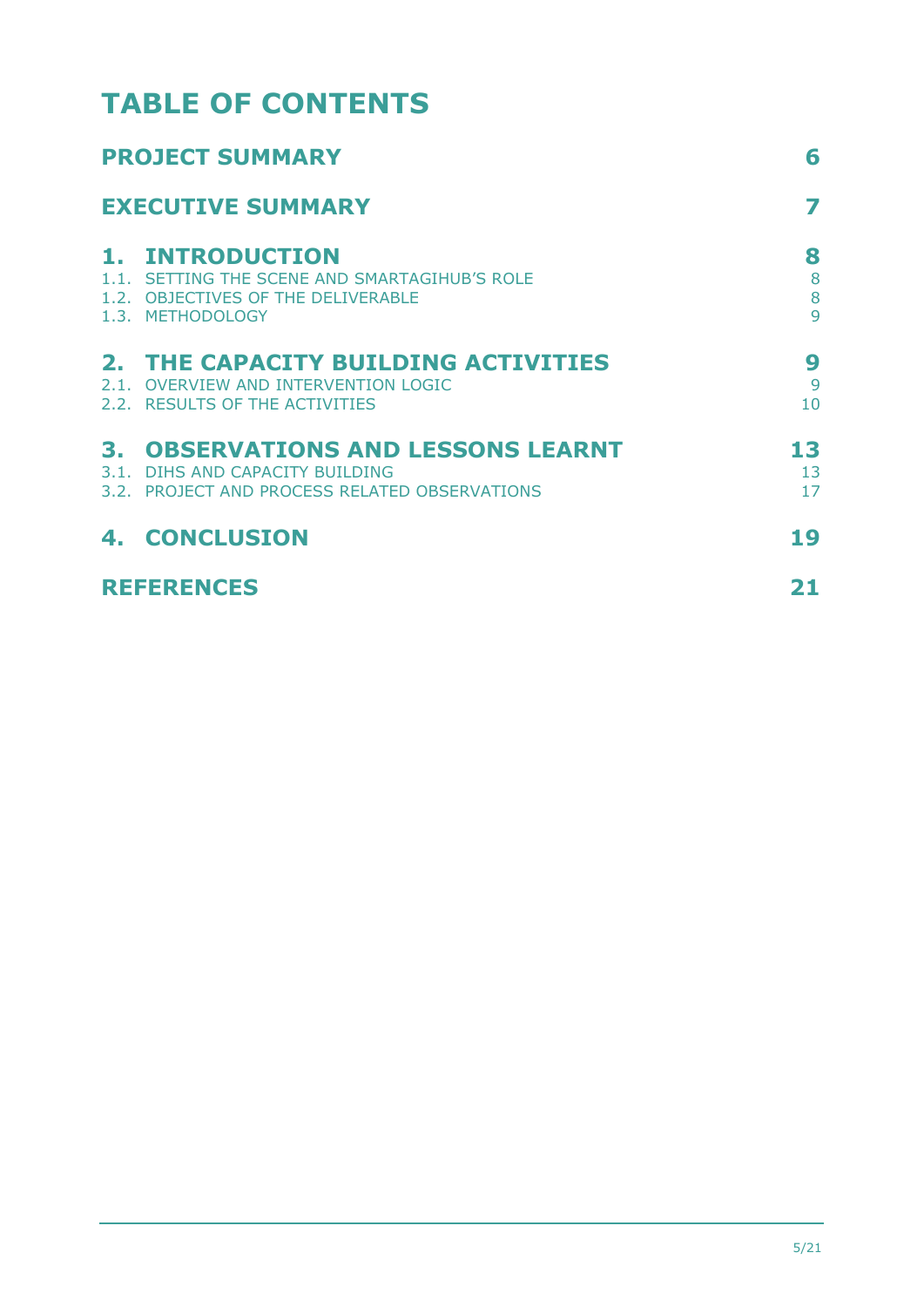## <span id="page-5-0"></span>**PROJECT SUMMARY**

**"Digital technologies enable a transformation into data-driven, intelligent, agile and autonomous farm operations, and are generally considered as a key to address the grand challenges for agriculture. Recent initiatives showed the eagerness of the sector to seize the opportunities offered by ICT and in particular data-oriented technologies. However, current available applications are still fragmented and mainly used by a small group of early adopters. Against this background, SmartAgriHubs (SAH) has the potential to be a real game changer in the adoption of digital solutions by the farming sector.**

SAH will leverage, strengthen and connect local DIHs and numerous Competence Centres (CCs) throughout Europe. The project, already put together a large initial network of 140 DIHs by building on its existing projects and ecosystems such as Internet of Food and Farm (IoF2020). All DIHs are aligned with 9 regional clusters, which are led by organizations that are closely related to national or regional digitization initiatives and funds. DIHs will be empowered and supported in their development, to be able to carry out high-performance Innovation Experiments (IEs). SAH already identified 28 Flagship Innovation Experiments (FIEs), which are examples of outstanding, innovative and successful IEs, where ideas, concepts and prototypes are further developed and introduced into the market.

SAH uses a multi-actor approach based on a vast network of start-ups, SMEs, business and service providers, technology experts and end-users. End-users from the agri-food sector are at the heart of the project and the driving force of the digital transformation.

Led by the Wageningen University and Research (WUR), SAH consists of a pan-European consortium of over 160 Partners representing all EU Member States. SAH is part of Horizon2020 and is supported by the European Commission with a budget of €20 million.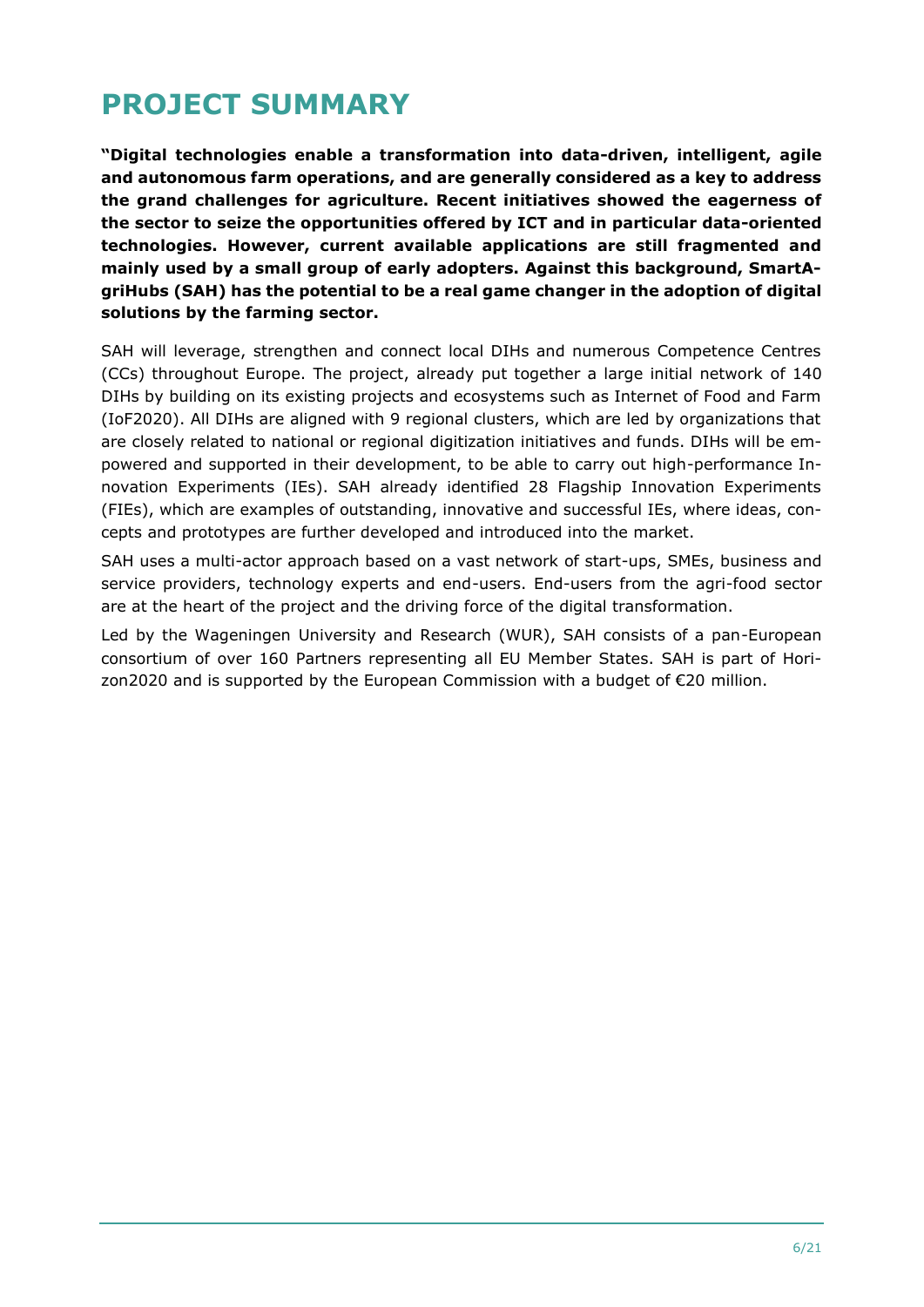## <span id="page-6-0"></span>**EXECUTIVE SUMMARY**

The objective of SmartAgriHubs is to develop a network of DIHs across Europe and through them support the local ecosystems in their agricultural digitization. The capacity building activities within the project (WP4) aimed to empower DIHs to provide relevant services portfolio and improve their operations. Different activities, including a needs assessment, tools to measure DIH services maturity, the DIH observatory and capacity building webinars and peer exchange were organized in the SmartAgriHubs framework. These have resulted in:

- Over 649 surveys received from the agriculture and DIH ecosystem were analyzed to assess the needs and how these match with DIH services
- 12 capacity building webinars, also featuring 6 DIH contributions and collaborations
- 715 attendants in the webinars with further 1559 views for online webinar recordings
- 5 peer learning and exchange meetings (with additional ones planned in Q2 of 2022)
- Learning and Exchange Platform with 11 learning modules and 86 learning items organized in 2 courses.
- Over 100 enrollments for the Learning and Exchange Planform (LXP)
- 90 valid Innovation Services Maturity self-assessments
- Over 300 DIHs registered in the observatory as a result of the project-wide activities and contributions from all WPs.

This deliverable aims to provide observations and lessons learned, based on the experience of the WP4 team within these activities. These observations provide useful insights to the SAH project, the individual partners and stakeholders, which can be utilized for future development of services.

A key take-away has been to remain flexible and to continuously adapt and mix the capacity building modes to respond to the diverse and changing needs of the DIHs.

Capacity building is needed and relevant for all hubs, those just initiating their activities or more experienced ones as evidenced by their participation in the various activities. In addition, many DIHs are interested to engage in capacity building activities – to a lesser or higher degree - as evidenced by the high attendance figures and the revisits to the capacity building tools and materials.

To engage the DIHs (even when physical meetings were not possible) the capacity building adopted different collaboration methods. One of the main observations is that a combination of two approaches ( a mass-audience target approach and a more targeted boutique approach) can support wide capacity building needs with more detailed discussions in a safe environment. The boutique approach also supports trust building and raising engagement in a focused manner.

Further, the different tools, approaches and overall activities need to be connected in a (customer/user) journey that clarifies the added value for the DIHs and leverages on other project-wide activities. Lastly, the DIH concept itself is evolving, signalling the need to continue capacity building activities to support the ecosystem with relevant content and connections.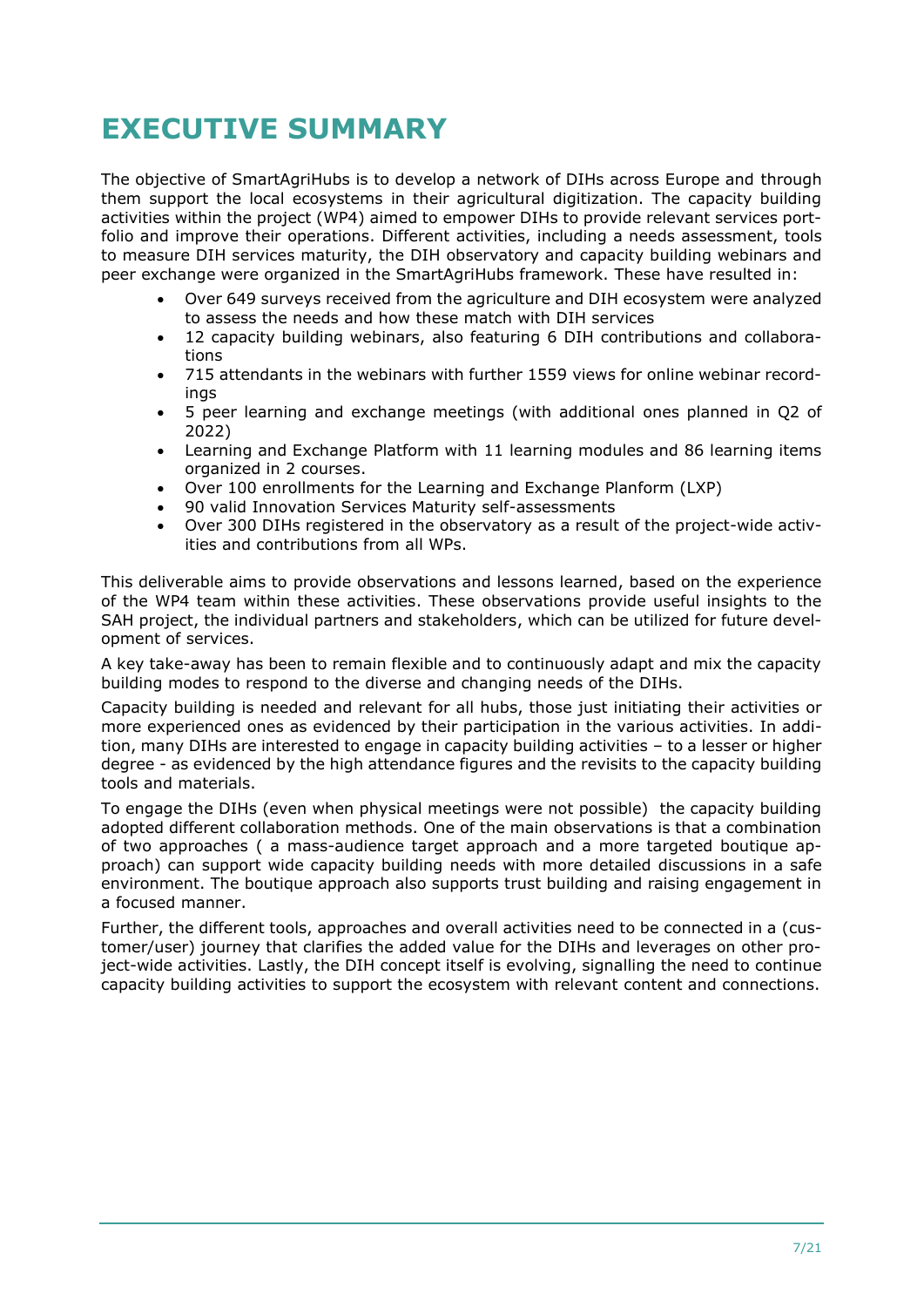## <span id="page-7-0"></span>**1. INTRODUCTION**

### <span id="page-7-1"></span>**1.1. SETTING THE SCENE AND SMARTAGIHUB'S ROLE**

The SmartAgriHubs project (SAH) aims to facilitate a broad, connected pan-EU network of Agriculture Digital Innovation Hubs (DIHs) and in this way, foster the digital transformation in the sector. By linking locally-based DIHs, different stakeholders (competence centres, innovation agencies, ICT and agriculture representatives), and innovation initiatives in Europe, SmartAgriHubs facilitates exchange of experience, knowledge and technology expertise to enable the ecosystem to fully access the benefits of digitization in the agriculture sector.

Digital Innovation Hubs (DIHs) and Competence Centres (CCs) are key in developing this interconnected innovation support network across Europe. Digital Innovation Hubs act as a one-stop-shop where companies, farmers and other stakeholders can find support with their digital transformation, access to information, expertise and relevant facilities to explore and adopt advanced technologies and innovative methods to transform their products, operations or business logic. DIHs are often multi-stakeholder organizations (formalized or not), supporting the local ecosystem by connecting the relevant innovation actors and farmers in the region and providing a portfolio of services related not only to technology development and adoption but also business, ecosystem and skills support. Ultimately, by developing a pan-EU network of DIHs with a focus on agriculture, SmartAgriHubs supports connections and collaboration, and therefore the digital transformation, of the agriculture sector in Europe.

SmartAgriHubs – via the WP4 activities - aimed to support and empower DIHs in their development. The focus of the activities was to help the DIHs in building their capacities to deliver a relevant portfolio of innovation services to end-users such as SMEs, farmers and innovation suppliers. The basic assumption of WP4 activities , confirmed in this deliverable, has been that even though DIHs across Europe differ due to the differences in ecosystems they support, there are common topics on which DIHs can further build their capacities, exchange experiences, and learn from each other. Responding to the varying capacity building needs and maturity of DIHs, different activities and capacity building modes were used in SmartAgriHubs to raise awareness on key topics, encourage self-directed capacity building and facilitate peer learning and exchange.

A key approach in the WP4 activities has been to remain flexible and to continuously adapt and mix the capacity building modes to respond to the diverse and changing needs of the DIHs. Learning from the DIH needs and participation, the activities in the project have respectively adapted from an initial mass approach where DIHs could register and build their capacity via webinars, tools and repository of materials, to a current 'boutique' approach where WP4 organizes friendly targeted DIHs peer learning and exchange meetings for DIHs to share (good) practices and experience. To promote self-directed growth, these activities have been complimented with an online social learning platform and online materials for selfstudy as well as services maturity assessment tool found in the SmartAgriHubs innovation platform.

### <span id="page-7-2"></span>**1.2. OBJECTIVES OF THE DELIVERABLE**

This deliverable focuses on the activities of WP4 on capacity building and the lessons learned gathered by the partners while undertaking these tasks. The lessons learned should be seen as a recommendation and lesson for future intervention and support of the (Agriculture) Digital Innovation Hubs ecosystem.

These observations can further support the SmartAgriHubs project, the individual consortium and WP partners but also the DIH ecosystem at large, and point policy-makers towards good practices and possible future interventions.

Even though the capacity building activities will continue within the framework of the project, this deliverable is also the last deliverable within the framework of WP4. Therefore it presents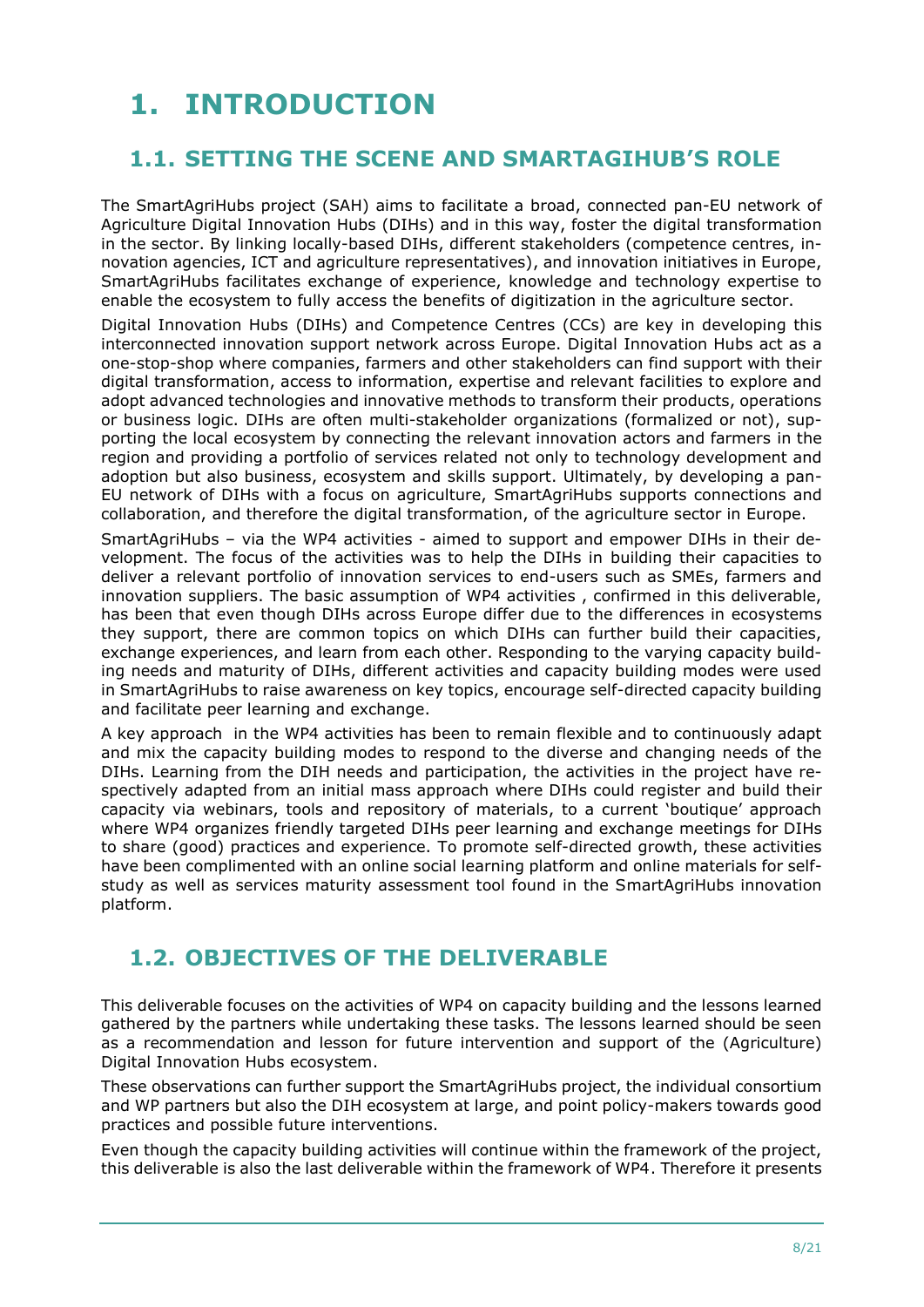an overview of observations and conclusions from the already finalized activities and previous deliverables.

### <span id="page-8-0"></span>**1.3. METHODOLOGY**

The lessons learned have been collected in the following manner:

- Collection of main conclusions and recommendation based on analysis of Deliverables 4.1 on Needs Analysis, D4.2 on the Maturity Model, D4.3&D4.6 on the Observatory, and D4.4 and D4.5 on the Capacity Building Materials.
- Two brainstorming sessions to gather the observations and lessons learned from the consortium partners, part of WP4.

Based on these outputs, this deliverable outlines the main messages per topic of the WP4 capacity building.

## <span id="page-8-1"></span>**2. THE CAPACITY BUILDING ACTIVITIES**

### <span id="page-8-2"></span>**2.1. Overview and Intervention Logic**

To support the DIHs in their capacity building, WP4 has focused on the following main activities:

- 1. Analysis and assessment of the needs of DIH and farmers with regard to the digital transformation. The objective of this activity was to identify topics where SmartAgri-Hubs could intervene based on the needs of the farmers and agriculture stakeholders and how these match to the DIHs services;
- 2. DIHs were supported in their capacity building via four main complementary elements:
	- a. An innovation services maturity assessment model and tool to support the DIHs in self-assessing and benchmarking their service portfolio and progress;
	- b. Public webinars on topics identified from the needs assessment and based on the consortium experience, to support DIHs to build their capacities to establish and operate a hub; Frequently viewed recordings of these webinars are also accessible through the Innovation Portal and via SmartAgriHubs' YouTube channel. Relevant materials from other projects have also been selected and reference in the Innovation portal.
	- c. Peer exchange discussions among DIHs to encourage networking and peerlearning in the DIH agriculture community;
	- d. Modules developed and provided via a peer learning and exchange platform (LXP) to further provide opportunities for peer exchange and to support DIH self-learning on selected topics; The platform itself is provided by Next Learning Valley and access for use by SAH is arranged via a licence. The SAH Innovation Portal provides link to the SAH courses and modules on LXP.
- 3. Mapping and monitoring of the DIHs via the Observatory, to enable an overview of DIHs and support DIHs finding each other as well as the regional clusters to monitor the number of DIHs registered.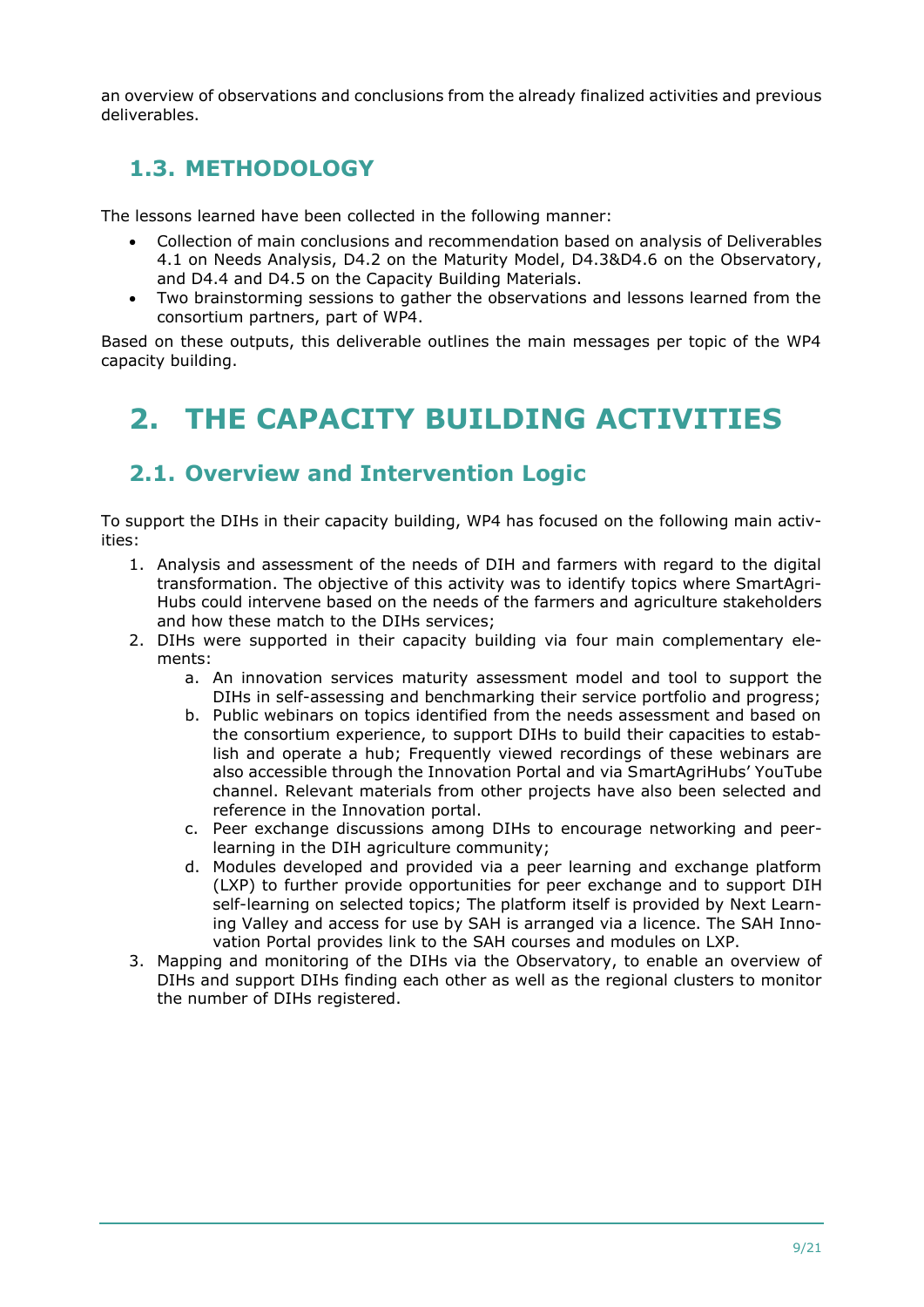

*Figure 1: Capacity Building intervention logic for DIHs (adapted from SmartAgriHubs Deliverable 4.5, 2022)*

The above elements are all interconnected and should be seen as a learning journey, supporting the DIHs in their capacity building. The intended intervention logic is represented in Figure 1 and shows how SmartAgriHubs connects the dots of the different activities for the DIHs. It should however be noted that this journey intervention is just one example of how DIHs could connect to the capacity building. Depending on their current needs, availability and maturity, some DIHs might only follow a couple of steps, some have started their journey at a different step. For more details on the intervention logic see D4.5 on the 'Capacity building package of materials for operating a hub'.

Each of the main capacity building activities and tools are described in previous deliverables. In the following chapters, these activities are briefly introduced, focusing on their purpose and main results. Lessons learned and observations from the activities are then provided in chapter 3 to support future policy interventions.

### <span id="page-9-0"></span>**2.2. Results of the Activities**

#### **The needs assessment as a starting point<sup>1</sup>**

To guide the capacity building activities in SmartAgriHubs, a needs and gap analysis was conducted to evaluate how the needs of the agriculture sector match with the support and services provided by agri-focused DIHs across Europe.

In total, 570 surveys from farmers and 79 DIH surveys were analysed. This provided the SmartAgriHubs with initial analysis of main pain points and valuable insights for the EU and DIH community.

Regarding the capacity building, the 2019 needs assessment survey indicated four initial clusters of services of DIHs that might require different support. By comparing the responses from DIHs and the farming sector on how important they find services and whether these are readily available, the analysis groups services: 1) where there is a match of demand and service offer for topics perceived as highly important, 2) services which even though important are perceived as not available for farmers, therefore suggesting room for

*<sup>1</sup> See Anda, J., Ángeles Lora, M., Molina, N., Serrano, A., Calero, M., Berkers, F., Van der Weerdt, C., Derks, M., Hof, T., Tsitouras, S., Issa, A. (2019). "SmartAgriHubs D4.1 Needs Assessment Report", SmartAgriHubs deliverable*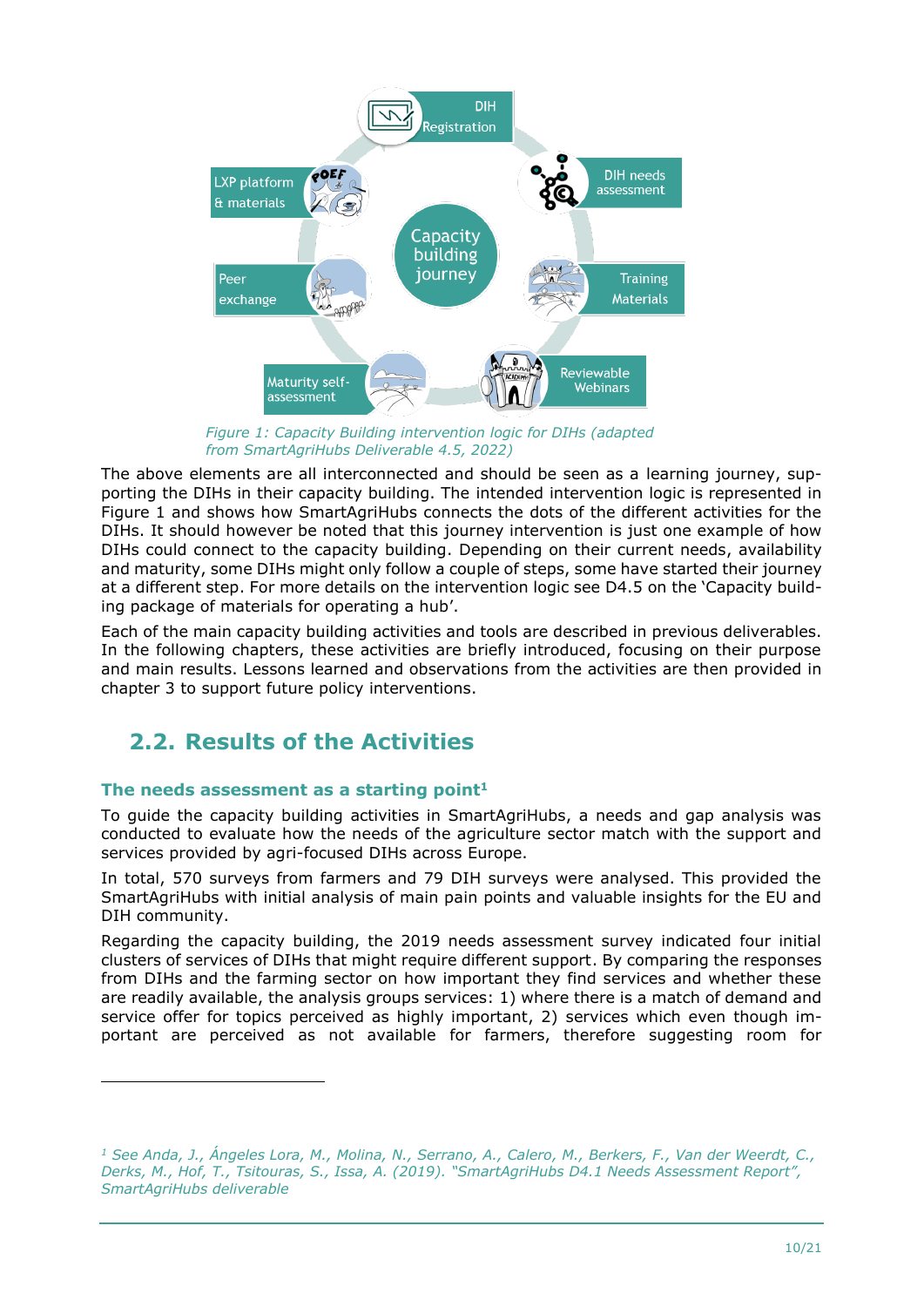improvement, 3) Available services but with a perceived lower importance, and 4) a group of services with perceived lower importance and unknown delivery suggesting a need to raise awareness of the services and their added value. This analysis provided a basis for the later capacity building design.<sup>2</sup>

The high response rate to the survey indicated the willingness of the community to participate and engage with SAH activities. The already mapped DIH ecosystem of SmartAgriHubs as well as the connection to the agriculture sector proved sufficient to spread the survey widely. Yet, one of the



*Figure 2 Innovation services quadrant according to importance and gap (source D4.1 Needs Assessment, 2019)*

challenges observed was the (at that time) weaker connection between DIHs and their ecosystem, thus indicating a challenge towards which SAH could support the ecosystem.

For details of the results, refer to the D4.1 Needs Assessment Report (2019).

#### **The observatory<sup>3</sup>**

The observatory aims to collect and present key information of the DIH network to foster and facilitate the connection among DIHs and other agriculture stakeholder. It is closely connected to the SmartAgriHubs Innovation Portal (developed within WP1). The observatory and the innovation portal aim to connect the dots for the Digital Innovation Hubs journey by connecting certain functionalities and tools, ensuring that DIHs include relevant information in their profiles to enable searching and finding partners. Further, the observatory aims to function as a tool to monitor activity and collect data – for individual DIHs, for the SAH regional clusters and for the SAH project as a whole – and provide overview of relevant information.

As of July 2021, over 300 DIHs were registered in the SAH innovation portal.<sup>4</sup> This is a significant increase from the initial 140 DIHs at the inception of the project and indicates a growing interest and engagement of the EU DIH Agri ecosystem.

Various functionalities were considered for the observatory: from the registration data, map of the network (with suggestions for further filtering opportunities in D4.6), to ideas how to connect information, provide incentives for higher activity of the DIH (e.g. badges) and connecting the DIH and user journeys. The development of the observatory was therefore very much connected to the development of the innovation portal (WP1) and the various tools provided by other WPs (e.g. on collecting good practices, supporting the work of the regional clusters, registration process, etc).

Many of the envisaged observatory functionalities are now implemented in the Innovation Portal via different tools. One of the overall suggestions of D4.6 is that a well-working tool such as the overview with key data that Regional Clusters see (overall maturity of DIHs, number of DIHs, new DIHs registered), might also be useful for DIHs. Such a tool still requires consideration and evaluation of feasibility and is in the process of discussion in the project.

*<sup>2</sup> Anda, J., Ángeles Lora, M., Molina, N., Serrano, A., Calero, M., Berkers, F., Van der Weerdt, C., Derks, M., Hof, T., Tsitouras, S., Issa, A. (2019). "SmartAgriHubs D4.1 Needs Assessment Report", SmartAgriHubs deliverable*

*<sup>3</sup> CAGPDS (2022), "D4.6 DIH OBSERVATORY UPDATE", SmartAgriHubs deliverable 4.6*

*<sup>4</sup> CAGPDS within the framework of WP 4 SmartAgriHubs (July 2021), "DIH registration activity in SAH", SmartAgriHubs analysis report (confidential)*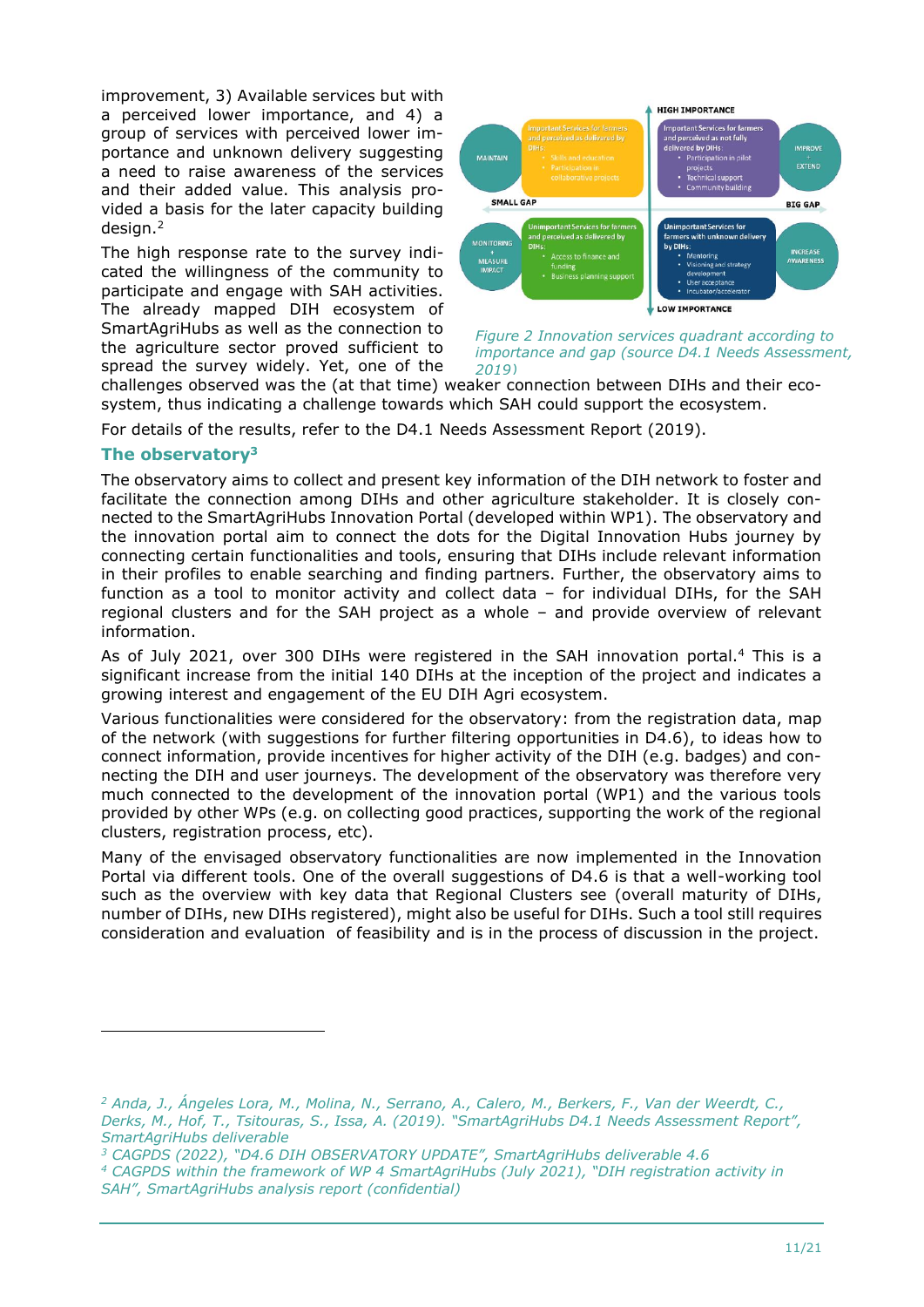#### **Innovation Services Maturity Model and assessment tool<sup>5</sup>**

Often, DIHs start their capacity building journey with an *Innovation Services Maturity Assessment* (following registration in the innovation portal). The Innovation Services Maturity Tool allows DIHs to self-assess the maturity of their services, benchmark against other DIHs and spot potential areas for improvement on their operations, service portfolio and even individual services level. The innovation services maturity model has been translated into a tool and incorporated in the SAH Innovation portal in collaboration with WP1 (after a pilot from some DIHs). The tool is open to registered DIHs in the Innovation Portal. To stimulate use of the tools and DIHs to identify areas for improvement, the services maturity tool was also connected to the open calls (participating DIHs were expected to perform a self-assessment).

By 20 September 2021, 90 valid self-assessments had been conducted with 20 of them performing a re-assessment (See D4.2<sup>3</sup>). This suggests that DIHs also make use of the tool not only as a one-off assessment but also as a self-monitoring mechanism on their progress.

In addition to enabling a benchmarking functionality, the aggregate data from all the assessments (visible for the consortium only) also allows the project to identify and tailor activities. Interestingly, based on such analysis in 2021, 4 services were found to show comparatively low maturity for at least 15 DIHs. This has been used as an input to organize further peer exchange on the topics. The 4 services are: Strategy Development', 'Ecosystem Learning', 'Representation/Promotion' and 'Technical Support'. 3

#### **Capacity Building Webinars<sup>6</sup>**

To support capacity development on key topics identified via the needs assessment and the experience of the consortium partners, a total of 12 webinars were organized in the period between December 2019 and January 2021.

The webinars were deliberately open to all SmartAgriHubs DIHs and the whole SAH ecosystem in order to provide a wide group of DIHs with insights on setting up and operating a hub. Each webinar aimed to present interactive element with the audience (Q&A session, polls, chat discussions, etc). Overall 715 attendees in the 12 webinars (combined) were recorded.

The webinars were promoted on the Innovation Portal, recorded, and the related materials were later included in the Innovation Portal (see under ['Training'](https://smartagrihubs.eu/portal/trainings?page=2)) to enable newly coming DIHs to review the materials and for future reference. By February 2022, the online webinar recordings reached 1559 views (combined).

#### **Additional materials from other projects**

In addition to the SAH capacity building webinars other projects and initiatives were scouted and reference to relevant capacity building materials and webinars has been included in the Innovation Portal to complement the SmartAgriHubs materials. For further details see D4.4 and D4.5 on the Capacity Building materials for establishing and running a hub, respectively.

#### **The Peer Learning and Exchange Programme**

To respond to the DIHs' need for more possibilities to exchange with peers, which was highlighted in the webinars and discussions with the DIH community, the capacity building activities were later shifted to a peer learning and exchange programme. The programme was launched in 2021 after a consultation with DIHs (via interviews) where DIHs indicated the need to complement the information provided with opportunities to learn from each other and exchange experiences and challenges on specific practical cases and topics.

This peer learning and exchange aimed at fostering a facilitated DIH-DIH interaction and sharing of examples. The first 2 sessions were based on a more streamlined approach towards all DIH in the community. However, after a limited attendance despite high registration

*<sup>5</sup> Berkers, F.; van der Weerdt, C.; Karanikolova, K.; Gijsbers, G.; Issa, A.; Tsitouras, S.; Butter, M.; Vonder, M. (2021), "D4.2 DIH Capability Maturity Model.v3", SmartAgriHubs project deliverable <sup>6</sup> See - TNO (2020), "D4.4. Capacity Building Package of Materials for the Establishment of a Hub", SmartAgriHubs project deliverable.*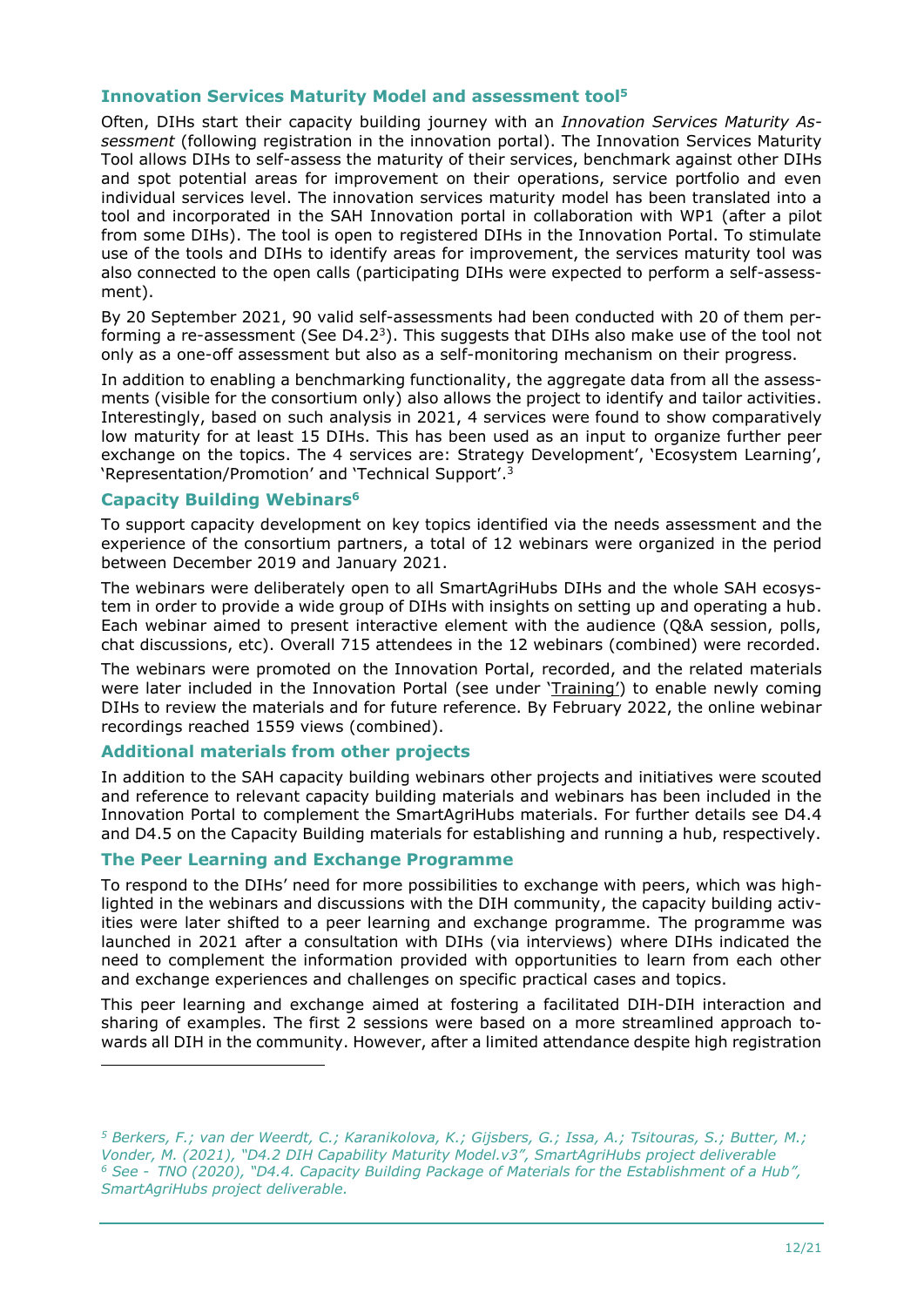numbers (36), the team adapted to a more intimate, "boutique" approach where the meeting is tailored to the specific group of DIHs and preparatory individual discussions are held to scope the topics. The peer exchange itself followed a basic structure of first holding a peer exchange session with a lot of interaction, followed by possibilities to find materials and exchange in a platform (see below).

In total, 5 peer exchanges took place since April 2021 and additional Spring Sprint marathon is expected in May/June 2022.

#### **Learning and exchange in the peer Learning and eXchange Platform (LXP)**

To further promote self-learning and exchange of opinions, a learning and exchange platform (LXP) was set up.<sup>7</sup> The LXP provides courses consisting of various short (learning) materials that support individual learning as a follow-up of the peer exchanges. In addition, DIHs can further engage with each other via a chat, facilitated by a dedicate expert, thus providing an opportunity for further interaction.

Currently, there are 2 courses, structured along  $11$  modules<sup>8</sup> with approximately 86 learning elements – videos, articles, templates, exercises. The first course focuses on peer exchange and covers topics like DIH funding and finance, business models, marketing etc. These topics were identified as areas of interest of the DIHs participating in the peer exchange(from the first round). The second course is on writing a proposal for an innovation experiment and is curated by WP2&3. As of April 2022, there are 80 enrolments for the peer exchange course and 34 for the course on writing a proposal. This indicates interest in the materials and the platform. Yet, we observe limited interaction in the platform with only few of participants actively responding and engaging on the posed questions. Discussions with DIHs on the topic pointed to the challenge of reconciling the tension between learning and busy daily schedules. Those active in the platform have provided positive feedback on the content and its usefulness.

## <span id="page-12-0"></span>**3. OBSERVATIONS AND LESSONS LEARNT**

Based on the experience from the various activities in WP4, we can draw the following observations and lessons learned. We have grouped the observations around the following points:

- Observations on how the DIHs concept has developed and what this implies for capacity building
- Overall observations related to the project level.

### <span id="page-12-1"></span>**3.1. DIHS AND capacity BUILDING**

#### **The DIH concept is still developing and the needs of the DIHs vary**

Since 2016, Digital Innovation Hubs have emerged as a key policy mechanism to support the digital transformation and adoption of advanced technologies in various sectors, including agriculture.<sup>9</sup> There are a number of agriculture DIHs already in operation across Europe. This is clearly seen from the DIH registrations in the SmartAgriHubs network, where by July 2021,

*<sup>7</sup> The platform is hosted by Next Learning Valley and SmartAgriHubs has developed the capacity building courses and materials in the SAH LXP.*

*<sup>8</sup> Excluding 2 modules signifying the end of the courses*

*<sup>9</sup> See Kalpaka, A., Sörvik, J. and Tasigiorgou, A., Digital Innovation Hubs as policy instruments to boost digitalization of SMEs, Kalpaka, A., Rissola, G. (Eds.), EUR 30337 EN, Publications Office of the European Union, Luxembourg, 2020, ISBN 978-92-76-21405-2, doi:10.2760/085193, JRC121604.*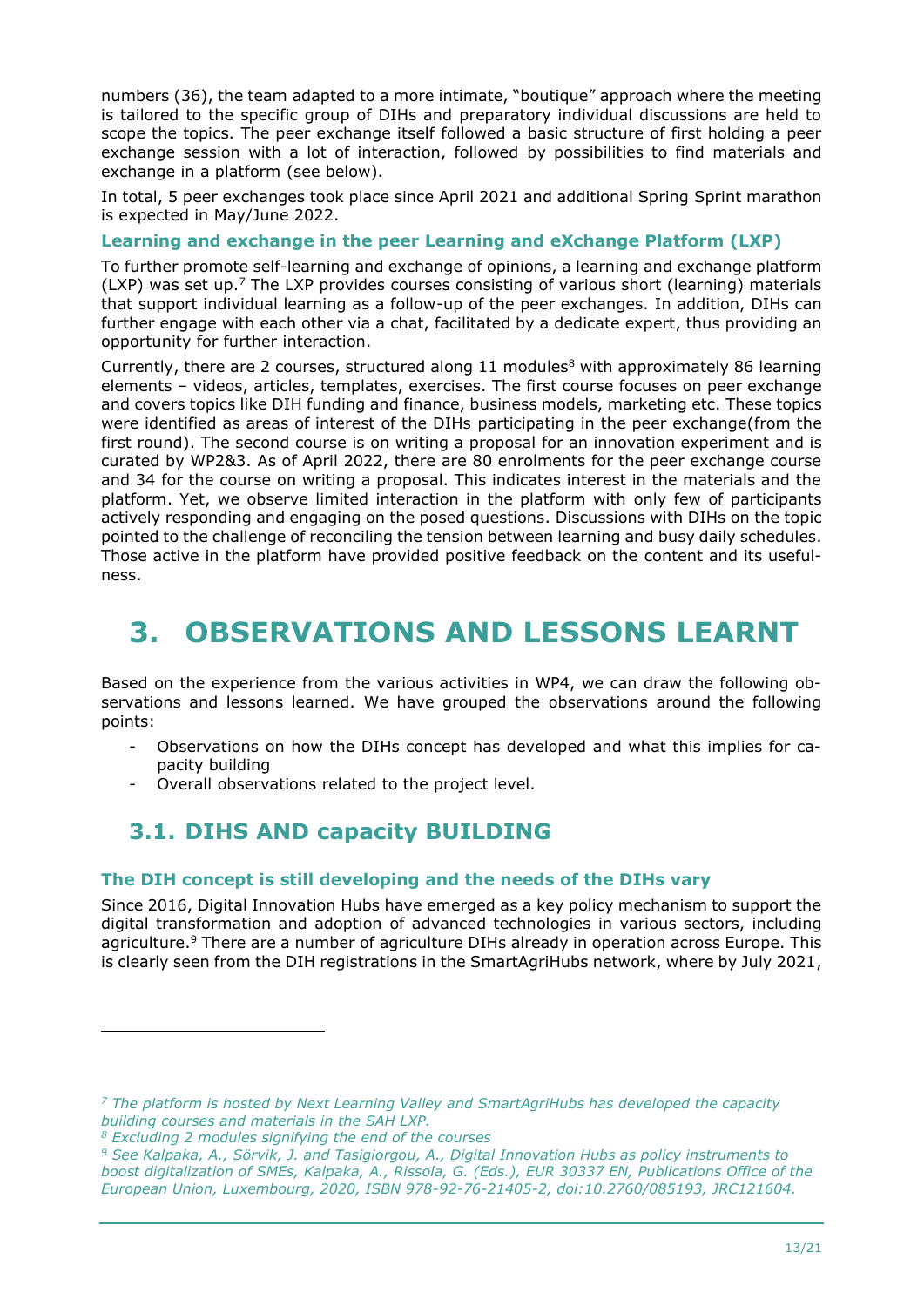there were 302 DIHs registered (in comparison to the 140 DIHs at the start of the project).<sup>10</sup> The concept of a DIH is, however, still comparatively young and evolving, especially in the agrifood sector and as compared to sectors like manufacturing. $11$ 

As a result, the agri DIHs ecosystem is a mix of both highly experienced DIHs and those which are in the early stages of their operations. In addition, DIH vary, not only due to their maturity, but also based on their differing backgrounds (e.g. governmental, campus based, multi-domain,…) and the ecosystem they are trying to support.

This results in many and varying capacity building needs among DIHs. Yet, the DIH development should be seen as a continuous process in which the DIHs evolve their operations to provide the most relevant service portfolio for their ecosystem. This means that some of the topics for establishing a hub might be still relevant for operating a hub and vice versa. This is also reflected in the maturity model, that presents 5 levels of maturity for services and general aspects like governance. We have observed that some new DIHs were able to develop their maturity very quickly, due to access to the materials and/or role models from DIH examples shared in webinars or the peer exchange within SmartAgriHubs.

Therefore, a combination of both topics (developing and operating) should be offered in order to reach the needs of a diverse and growing ecosystem (and new hubs), emphasise key elements such as relevant mix of services (for all) and bring new 'scaling-up' topics that support experienced hubs and give new hubs some anticipatory knowledge and background.

#### **DIH services are evolving, requiring continuous adaptation from the DIHs**

Following the previous point, the DIHs service portfolio should be seen as continuously developing to respond to current and emerging needs. One of the key characteristics of a DIH is that they offer a combination of different services – technology, business, ecosystem development – to support the whole innovation process, from idea towards deployment at scale, and respond to the needs of their regional ecosystem. This combination of services and the multi-partner organization often observed in DIHs is what enables DIHs to become a onestop-shop in the ecosystem, able to connect the relevant stakeholders.<sup>12</sup>.

The typologies of DIH services however are also is still evolving and require innovation. Even in the course of the SmartAgriHubs project, we have observed that new types of services are emerging. For instance, in the last years, the topic of *skills* development has gathered momentum and is nowadays pointed as one of the 4 core types of services that should be offered by the newly expected European Digital Innovation Hubs (to be established under the Digital Europe Programme). Similarly, Sassanelli et al. have added 'data' in their reference model for DIH services to account for the need to organize data spaces and data ecosystem among the (regional) stakeholder to support them in utilizing new digital solutions.<sup>13</sup> Similarly, topics surrounding data ethics, privacy and regulations related to gathering, sharing and usage of data and AI applications are increasingly relevant for the digital transformation.

Naturally, the specific activities and services of a DIHs would be dependent on their local ecosystem. But to continue adding value to the ecosystem, DIHs should keep up with such changes and adapt. Continuous connection and interaction in a DIH network can further help DIHs to spot changes, promote peer learning and inspire others to develop or find expertise on these new services. Capacity building activities can be a way to bring awareness and share (good) practices of DIHs offering such services. Further, in SmartAgriHubs, the maturity tool has been designed to allow DIHs to add "other" services, thus giving the DIHs an opportunity

*<sup>10</sup> CAGPDS within the framework of WP 4 SmartAgriHubs (July 2021), "DIH registration activity in SAH", SmartAgriHubs analysis report (confidential)*

*<sup>11</sup> K.Karanikolova et al (2022), "D4.5 Capacity building package of materials for operating a Hub", SmartAgriHubs deliverable*

*<sup>12</sup> Butter, M., Karanikolova, K., Gijsbers, G., Goetheer, A. (2020), "Digital Innovation Hubs and their position in the European, national and regional innovation ecosystem", in Denise Feldner (ed.), Chapter in: 'Redesigning Organizations - Concepts for the Connected Society', Springer Nature Switzerland <sup>13</sup> Sassanelli, et al (2020), "Towards a Reference Model for Configuring Services Portfolio of Digital Innovation Hubs: The ETBSD Model", IFIP International Federation for Information Processing 2020*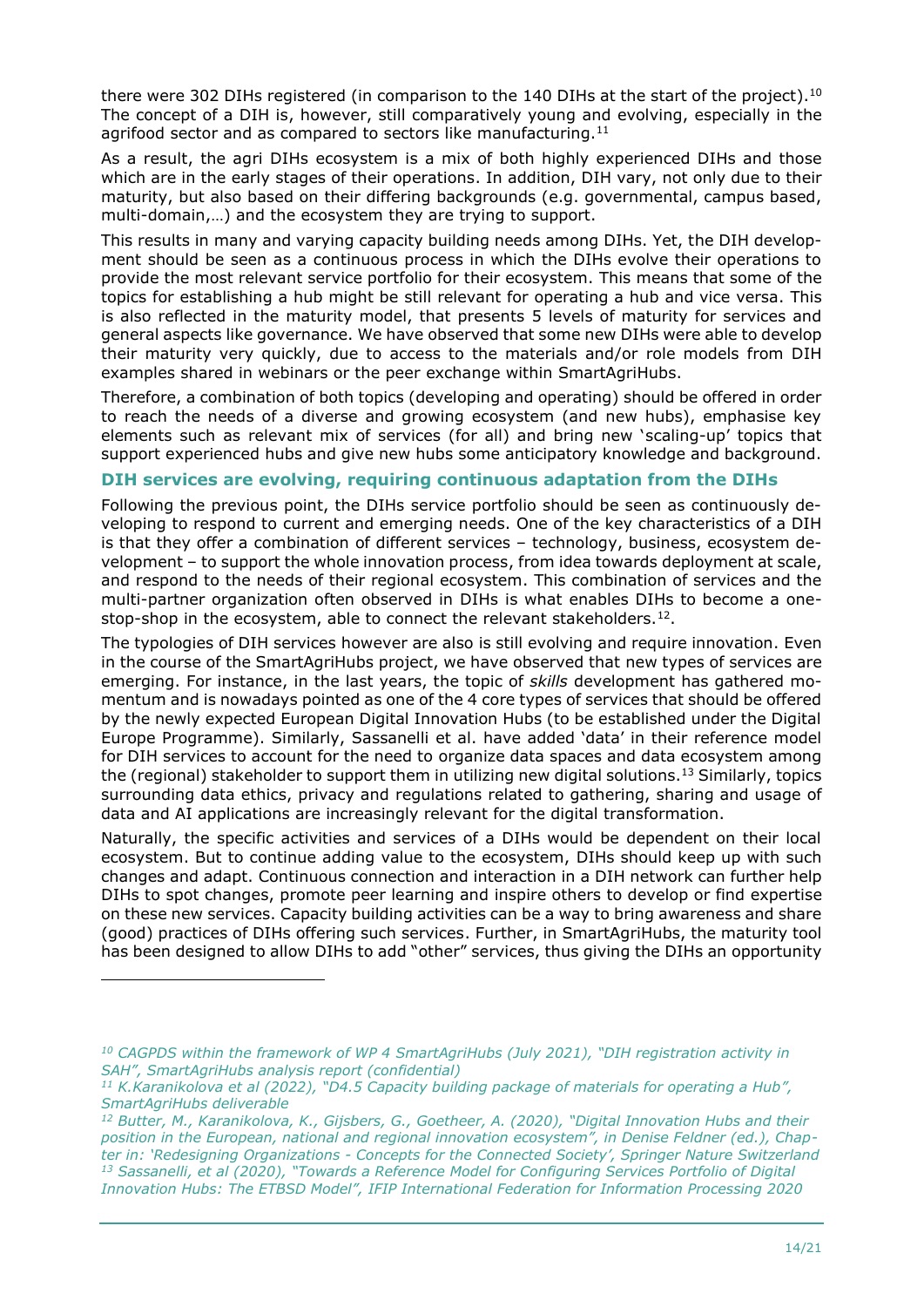to add new services to their assessment. Still, such evolution of the DIH concept is expected to continue and this also requires that tools (e.g., the maturity tool) and materials (e.g., the recorded webinars) are regularly adapted and the DIH ecosystem is continuously studied and supported.

#### **Capacity building is relevant and important for most DIHs**

DIHs, irrespective of their development phase or maturity level, are often willing to engage and learn to improve their capacities. However, it should not be forgotten that DIHs often deal with limited resources to provide their customers with the respective services as well as carrying out their daily operations. Therefore, in terms of learning, the following observations can be made:

- The capacity building topics should be relevant for the DIH operations, and particularly their current needs and daily activities. This might at times be challenging, especially since some strategic topics – e.g. longer term strategic direction of the hub – might not be on their agenda at the moment but are highly valuable in the mid-to-longterm. Further, the daily activities and needs of the individual DIHs are likely to differ, thus making it difficult to offer "one solution fits all" type of training. Therefore, clear communication, awareness creation and sharing of good practices is needed. This also requires that tools and different activities (not only on capacity but also project-wide) need to be connected to translate the activities to a DIH journey.
- Different forms of capacity building should be considered to complement learning phases and respond to different needs. Several topics, have been addressed by both the webinars and the peer exchanges, indicating the need for both background knowledge and deeper discussions on challenges in practice. Self-study and engagement seems to render less interaction (at least in the LXP platform) with already active hubs showing most engagement.

#### **Exchange of experience and (good) practices is crucial**

The needs analysis pointed to the need to further support the collaboration among DIHs, as well as Competence Centres, to promote the exchange of experience and good practices. The needs report also recommended DIH further share good practices of farmers, to promote adoption of innovations – not only technical but also relevant to business modelling and operations, as well as user-centric innovations.

The peer learning and exchange programme launched in WP4 has aimed to support this exchange and has been prompted by a consultation where DIHs indicated that while they see the added value of expert insight sharing in webinars, they would like to also exchange challenges and experiences with peers. While each experience would be different, the exchange can inspire participants with new approaches.

Examples of DIHs practices have also been included in the LXP course on peer exchange. WP3 and WP1 in SmartAgriHubs have worked on promoting good practices from the SAH innovations experiments (D3.8 - success stories from IEs, 2021)<sup>14</sup> as well as a collection with lessons/(good) practices on the innovation portal.<sup>15</sup> Similar activities are appreciated and should be further continued (even beyond the SAH).

#### **Engagement levels differ and online environment might require more facilitation**

Engagement and activity levels vary among the DIHs in the various meetings. In the capacity building activities, we have worked with a significant number of DIHs in the ecosystem. Those

*<sup>14</sup> Jovana Vlaškalin, et al, 2021, "D3.8 – success stories from IEs, 2021", SmartAgriHubs deliverable 3.8*

*<sup>15</sup> <https://smartagrihubs.eu/portal/lessons?page=2>*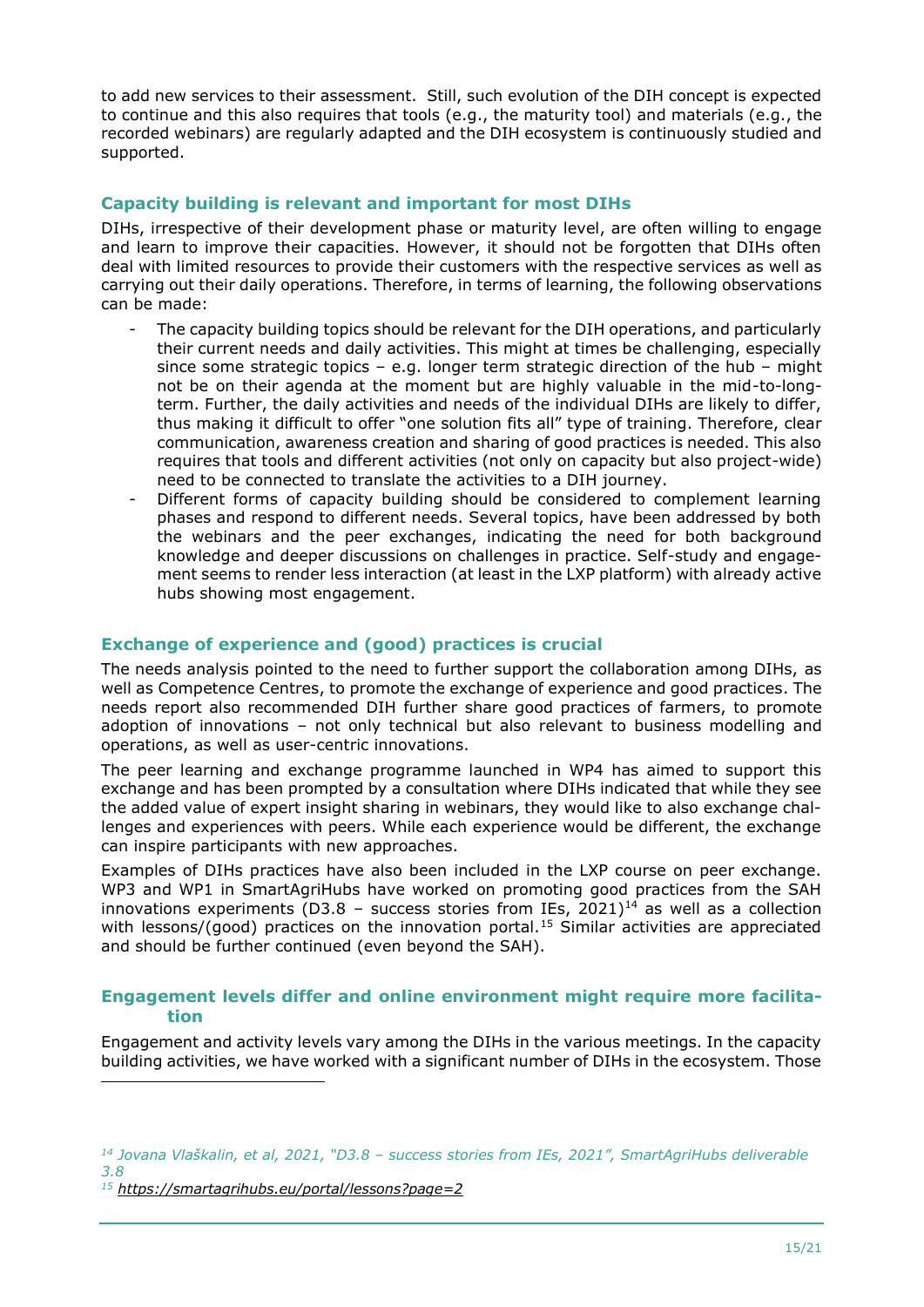that we have managed to engage provided positive feedback. We have also observed that active DIHs tend to return, to participate as pilots and to contribute to materials. However, there is also a group that is only interested to "listen in" and participate in a more passive mode. Both modes should therefore be supported (e.g. combining mass webinars self-use tools with more options to engage and discuss). Leveraging on 'friendly' and active members helps to stimulate the discussions and therefore lower the threshold of less active ones to jump in and participate.

The capacity building activities were mainly designed to take place online. The mode was selected due to the need to reach a large number of DIHs and stakeholders spread across Europe, making digital the most efficient way to connect.

Collaboration however often requires trust building and a personal connection, which is more difficult to promote online. This is especially true when creating trust among stakeholders who often operate in a different region or ecosystem and in organizing EU-wide collaborations. The challenge was further strengthened by the online fatigue and lack of possibility to meet during the COVID pandemic, specifically experienced in 2021.

The project and the capacity building activities have tried to address this with shorter, smaller groups to promote exchange as well as different modes of engagement – moving from a mass-invitation approach, to individual connection to scope topics of interest and a boutique approach. This approach, while more effort-intensive, ensures relevance, builds connections and promotes a 'safer' space to share, even in the limitations where only online contact was possible. A physical event is envisioned for the end of the project (if circumstances allow) and this could be used to further foster the network feeling.

#### **The DIH services maturity assessment supports individual and aggregate improvements that need to be connected in a journey**

The DIH services maturity self-assessment tool provides the individual DIH with valuable insights into their services and operations compared with other DIHs. The collection and analysis of the *aggregate* data also allows the ecosystem to 'learn'. This can be done via the benchmarking but also via additional intervention measures such as the analysis identifying 4 services as areas of possible improvement and organizing peer exchange on the topics to stimulate discussion. This provides an example of how different tools and modes of capacity building must be combined to bring more impact to the users. Therefore it is key to implement the tools not in isolation, but to design a users' journey.

The SmartAgriHubs services self-assessment maturity tool and model present one of the few (to the knowledge of the authors) maturity tools specifically designed for DIHs. It has its limitations (see D4.2 v3 on the maturity model and tool). At the same time, we also observe that the SAH model has inspired others – e.g. agROBOfood has indicated that their model is based on the ideas of the SAH tool.

The use of the maturity assessment within SAH (over 90 assessments done by 2021) signifies the need for such instruments. A variety of tools is also useful as it allows users to select the most appropriate for their needs and provide the overall DIH ecosystem to further improve.

#### **Support is needed to strengthen the connection with the local ecosystem**

The needs analysis performed (see above) has suggested that DIHs are often connected to "University/Research Centres, local SMEs, Competence Centres, farmer associations and communities, local governments and education & training institutes<sup>"16</sup> but that there was still lack of connection of the DIHs with some (farming) stakeholders. One of the

*<sup>16</sup> See Anda, J., Ángeles Lora, M., Molina, N., Serrano, A., Calero, M., Berkers, F., Van der Weerdt, C., Derks, M., Hof, T., Tsitouras, S., Issa, A. (2019). "SmartAgriHubs D4.1 Needs Assessment Report", SmartAgriHubs deliverable*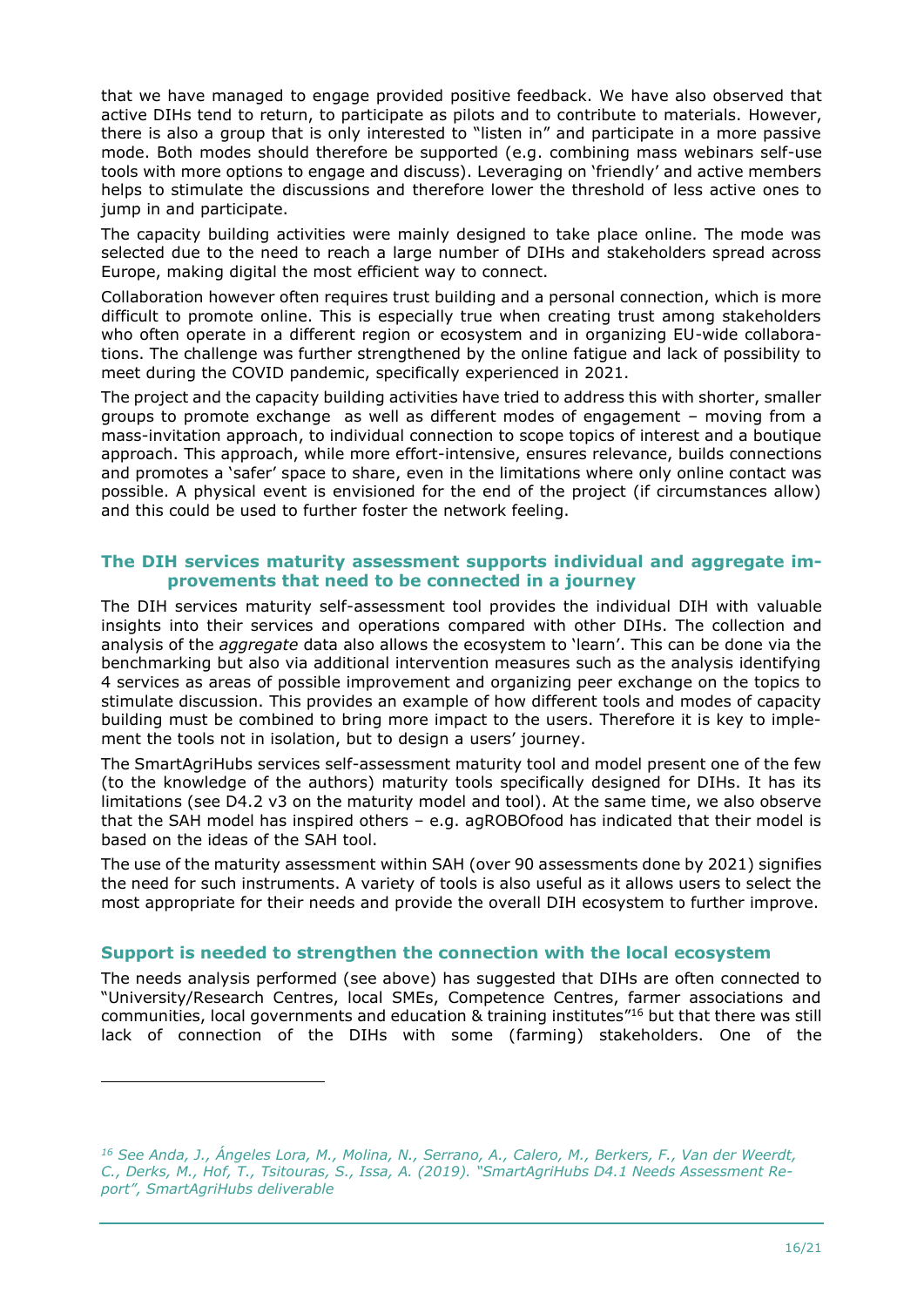recommendations was that DIHs should further map and connect with their local agricultural ecosystem and be aware of differences among needs from different farmers/stakeholders.

While this aspect requires individual initiative by the DIHs in their own local ecosystem, the capacity building activities and EU networks like SmartAgriHubs also play an important role. For instance, the topic was addressed in the webinar on performing an ecosystem analysis. Also, the peer exchange meetings often touched upon the topic of (good) practices to connect to regional stakeholders.. In addition, all WPs have supported to promote engagement of DIH with its local ecosystem with the open calls engaging DIHs and concrete Flagship Innovation Experiments, supporting hackathons, providing overview of the ecosystem in the Innovation Portal, connection via the regional clusters, etc. In the end, such instruments support the DIHs in their activities, build their network, and contribute to their capacities to connect locally.

#### **The roles and connection of DIHs with Competence Centres need to be further clarified and strengthened**

One of the observations during the project has been that users are at times confused whether to register as a competence centre or a digital innovation hub, or both. In the authors' opinion, the two concepts are connected (see figure 3): competence centres and research organizations often form the core of DIHs and provide expertise on the technology services. DIHs are often formed as a multi-partner organization and connect various stakeholders supporting innovation and building on the mix of services. A competence centre can be the orchestrator of a DIH but this is not necessarily always the case and a CC may not even be part of a DIH (e.g. because of a separate focus, lack of a DIH, etc), participate with different departments in different DIHs or, in due course the roles of CC and DIH can be separated.



*Figure 3:Digital Innovation Hub illustration with connections to different stakeholders (source of image: SmartAgriHubs website, accessed May 2022)*

In the end, what matters is that the local ecosystem is connected and SMEs and farmers are supported in reaping the full benefits of the digital transformation. Yet, the discussion suggests that further communication in the ecosystem is needed on the topic. SmartAgriHubs has aimed to address this with various activities in WP4 and WP5. One of the webinars outlining the role of DIHs has also delved into the topic.

### <span id="page-16-0"></span>**3.2. PROJECT AND process RELATED OBSERVATIONS**

#### **IT tools should be designed and implemented together and might undergo changes**

Ideally, the observatory and the innovation portal as well as other tools should be developed in coherence to allow better anticipatory alignment. The Innovation Portal has been a central deployment tool in SmartAgriHubs. It hosts the different tools. As such it needed to continuously adapt as the project developed. This flexibility however has its boundaries in order to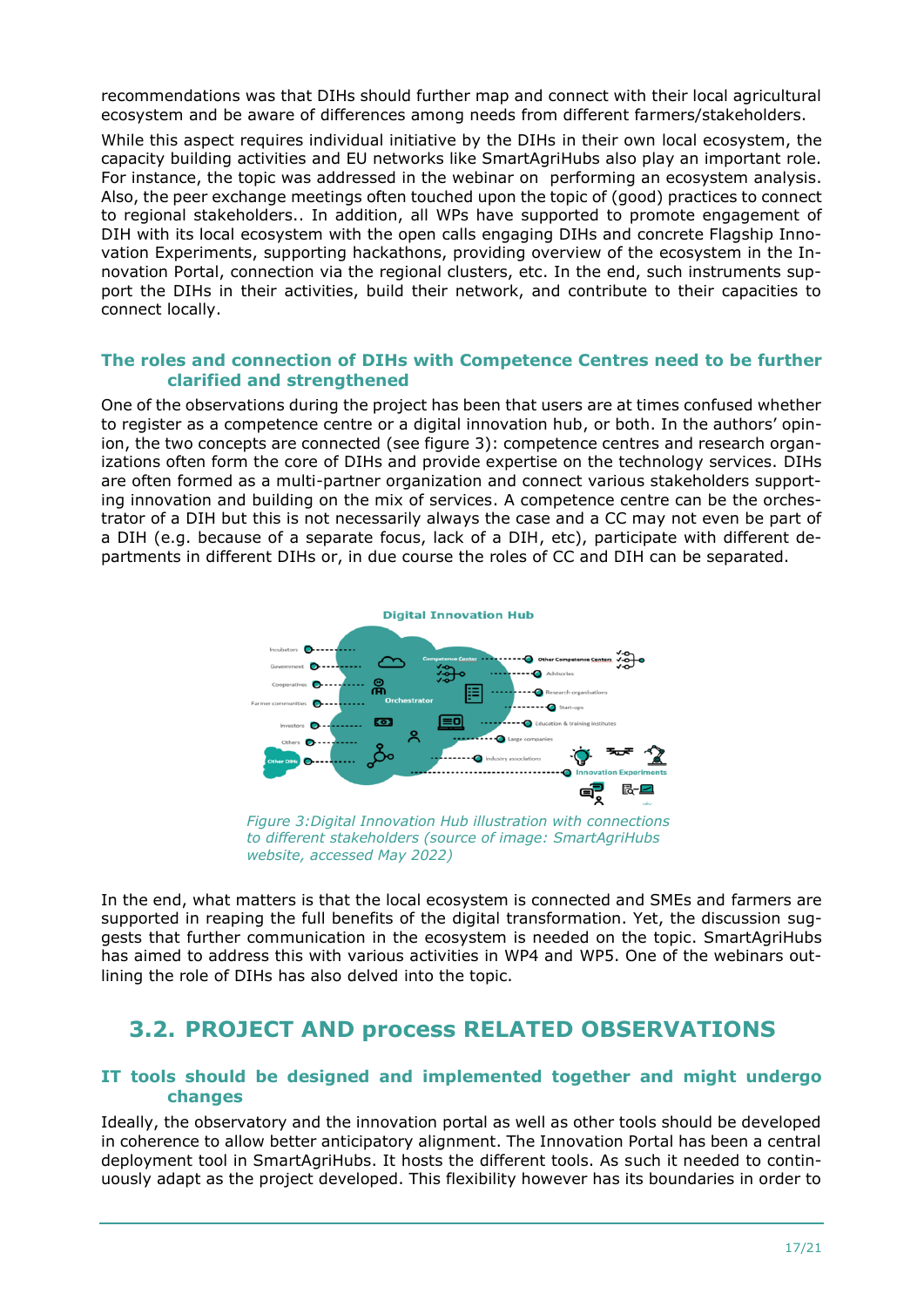still remain as a working tool. Therefore, some functionalities were not possible to introduce and some were cancelled in the project lifetime, at times due to time and resource limits. Other functionalities were partially covered by other tools. This leads us to the conclusion that the design of the portal should be considered as a continuous process. Such continuous process admittedly has its risks, e.g. of similarity with already developed functionalities, more limited user interest, or resource limits but it also allows a community like SmartAgriHubs to continuously develop and be responsive to the user needs.

#### **Project-wide collaboration and alignment needed to secure engagement**

The SmartAgriHubs project presents a large project with a number of interconnected activities and services targeting a diverse group of users. This allows the project to leverage on the different activities to provide added value and support the network and to promote engagement. For instance, to ensure attendance of the webinars or any other events, promotion plays a key role in attracting the DIHs. This is also valid for any of the SAH tools. Respectively, these tools and capacity building events support the awareness creation by showcasing the added value of SAH to the network. SAH has therefore continuously worked to connect the activities of the different WPs, promote the tools and the network and raise awareness of event (related to the overall ecosystem, capacity building, the FIEs, open calls, CCs, etc).

This requires significant efforts in communication and community building for all partners which should be carefully considered for any project aiming to focus on the development of the network. The alignment and collaboration is however not always easy or obvious and should present a continuous effort. Feedback from the regional clusters for instance, indicated that some capacity building activities might have benefitted from earlier alignment with the regional clusters to enable more promotion, e.g., in non-English language. This however needs to be balanced with challenges of over-information and agility to quickly change direction as well as the resources and capabilities of the regional cluster organizations.

#### **The need for incentives to stimulate engagement**

Clear added value and incentives for participation are needed to stimulate higher engagement. The DIHs, just like any other organization, are pressed for time and resources. Attracting them to participate in various activities is hard as this competes with their daily responsibilities as well as any other offers. The value proposition of each activity should therefore be clear, well communicated and targeted towards a particular need.

To help alleviate this challenge, incentives might be considered by SAH future plans or by future projects. These could take various forms: from more mild/supportive incentives (such as highlighting more active users as use cases, badges/contests based on participation levels), to more demanding forms (e.g. exclusivity access via limited spaces, payment (even if only perceived by providing a market estimate of the service), or setting pre-conditions for participation, e.g., as the requirement to complete a maturity self-assessment to participate in open calls). Recognition, promotion or even participation in events from EU policy makers could also be a valuable incentive (e.g. by recognizing a badge/brand, or in events such as SAH high-level event where a meeting with the European Parliament attained great exposure towards the SAH ecosystem and activities). These incentives should be designed at an early stages, and clearly communicated. Secondly, more individualized activities, closer connection (via calls, personal exchange) and follow up and focusing on the active participants could also be strategies to alleviate the challenge. Leveraging on active DIHs willing to contribute and pilot also helps to keep their interest, but also involve others by peer-to-peer showcasing the added value of collaboration. This was chosen as a way forward for the boutique peer exchanges but it also requires more resources.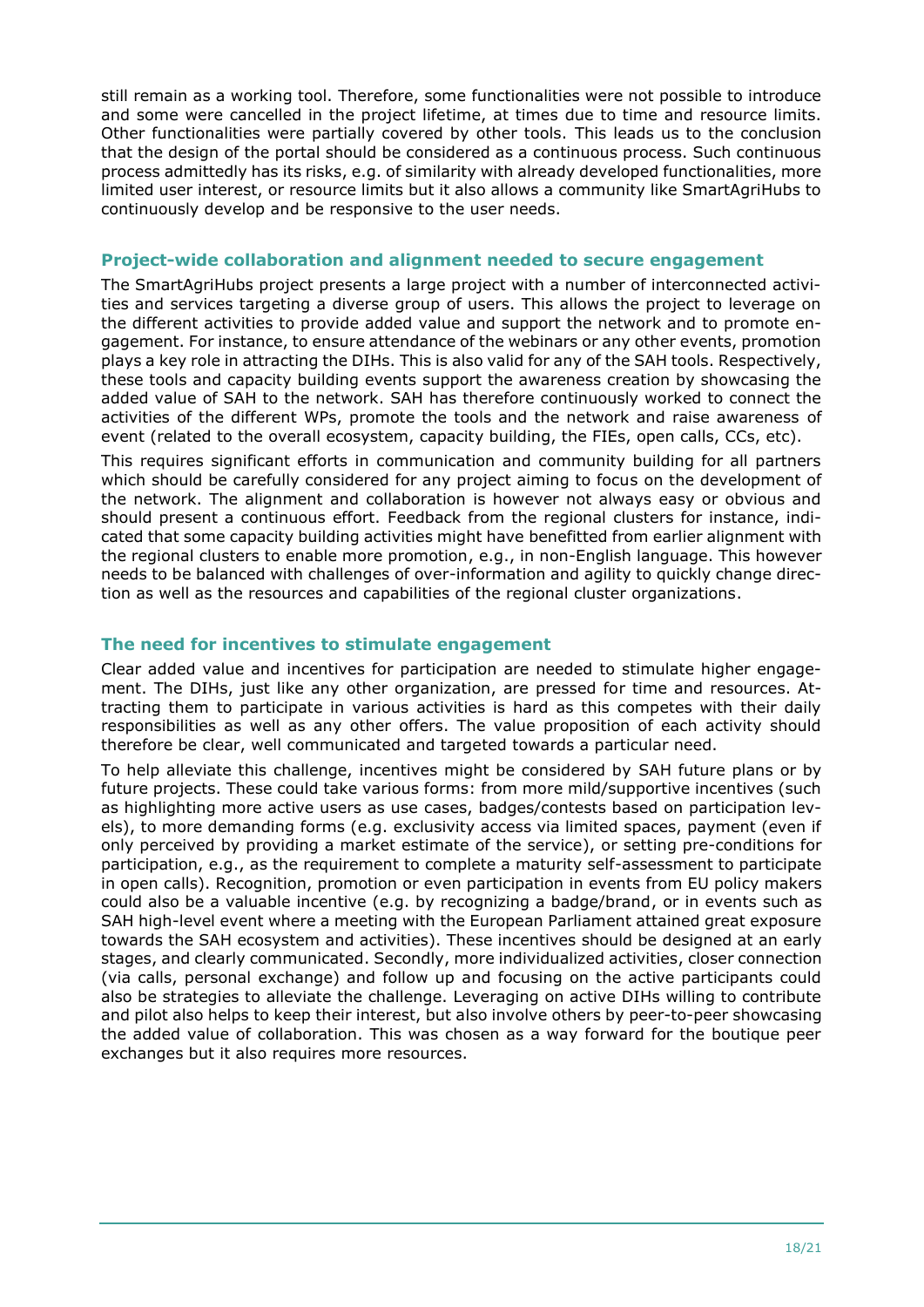#### **Key milestones and activities needed continuously to grow the network**

Analysis of the new registrations from  $2021<sub>1</sub>^{17}$  indicated that the registration to the Innovation Portal is connected to specific activities (e.g. the open calls, the launch of the innovation portal, etc). This is not per se a surprise as the open calls present a financial incentive. But it suggests that registrations and the network expand with the continuous offer of interesting services or materials. In the future, SmartAgriHubs can therefore expect further expansion at key milestone moments (e.g. events, launching new services, (social) media buzz). The initial work of identifying and registering some of the DIHs has however also facilitated the project to reach a critical mass of registrations and increase potential to connect to other DIHs in the ecosystem.

## <span id="page-18-0"></span>**4. CONCLUSION**

In this deliverable we have aimed to outline some of the main conclusions and lessons learned from the capacity building activities in the scope of WP4 of the SmartAgriHubs project. The analysis is based on the activities conducted, the experience of the team collected in two brainstorming sessions and analysis of conclusions from previous deliverables.

The capacity building activities have aimed to support and empower DIHs in the agriculture sector to develop into a one-stop-shop and provide a portfolio of relevant and value adding services to their local agriculture ecosystem. In this sense, the capacity building activities have strived to support DIHs in the process of setting up their initiatives as well as with building capacities to operate DIHs.

The needs of the DIHs however vary not only based on their development stage (setting up or operating a hub) but also based on their regional circumstances, history, partnerships, etc. This has necessitated the adoption of multiple capacity building activities to ensure flexibility. In the process, via continuously adapting to address the DIHs feedback, we can conclude that both mature and younger hubs are willing to learn. Engagement differs but we have managed to connect to large part of the DIH ecosystem via the different activities (from webinars to peer exchange programme and online learning and exchange platform) and those that have participated provided positive feedback. We also observe that materials are reviewed online, tools (e.g. the maturity self-assessment) are used and re-used, indicating that the supporting materials have been appreciated and add value.

Active participants are willing to engage in different ways, including piloting activities, responding to interviews, connecting with others in the peer exchange. Active participation, e.g. in the first peer exchanges, was below expectation despite high enrolments. This prompted the switch to a combination of mass and boutique approach, which enhanced engagement.

The overall capacity building experience has allowed the consortium to conclude that:

Capacity building is relevant for both mature and younger hubs as evidenced by the participation of both. To maintain the relevance of the capacity building for then, a flexible approach that combines different types of learning (to allow for self-learning as well as group sharing), different modes of capacity building (in large and small groups, more focused on knowledge/insight sharing or experience exchange, etc) should be offered. Online collaboration and connection allow for easier/quicker connections but on the other hand may require more effort to engage people and facilitate trust.

*<sup>17</sup> CAPDER within the framework of WP 4SmartAgriHubs (July 2021), "DIH registration activity in SAH", SmartAgriHubs analysis report (confidential)*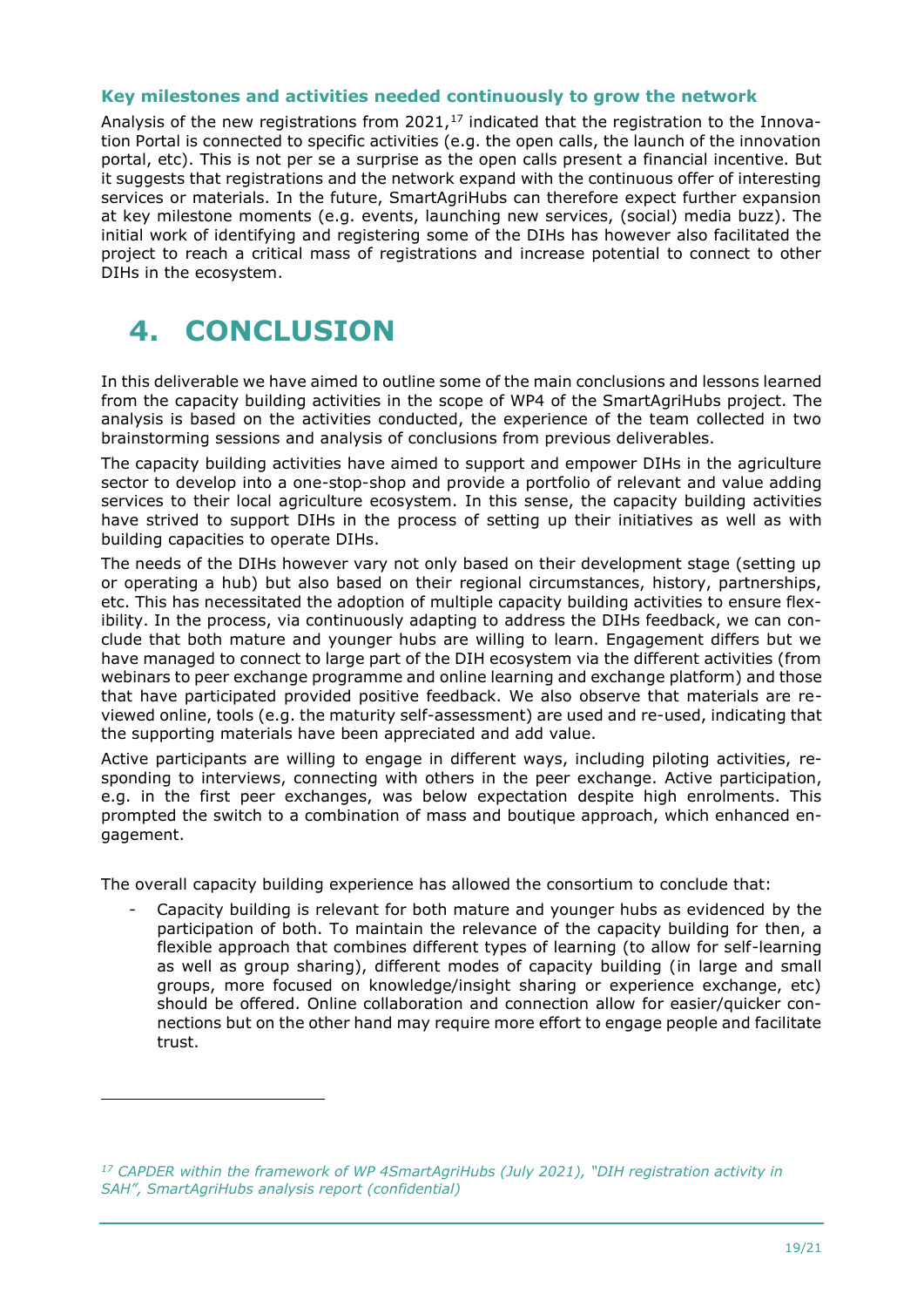- The different tools and activities should be connected to provide a seamless journey for the users (DIHs). This connection among tools and activities acts not only to convey the added value to the DIHs and show them the overall logic of activities, but also to raise awareness and interest in complimentary activities and tools. Ultimately, a connected DIH journey can contribute to attract new members, grow the network and connect members but this requires alignment of activities.
- The DIH are continuously developing as entities but also the DIH concept is evolving and is comparatively new in some ecosystems/ for some stakeholders. This points to the need to further support and promote capacity building as well as to continue supporting peer-exchange and connections in the network.